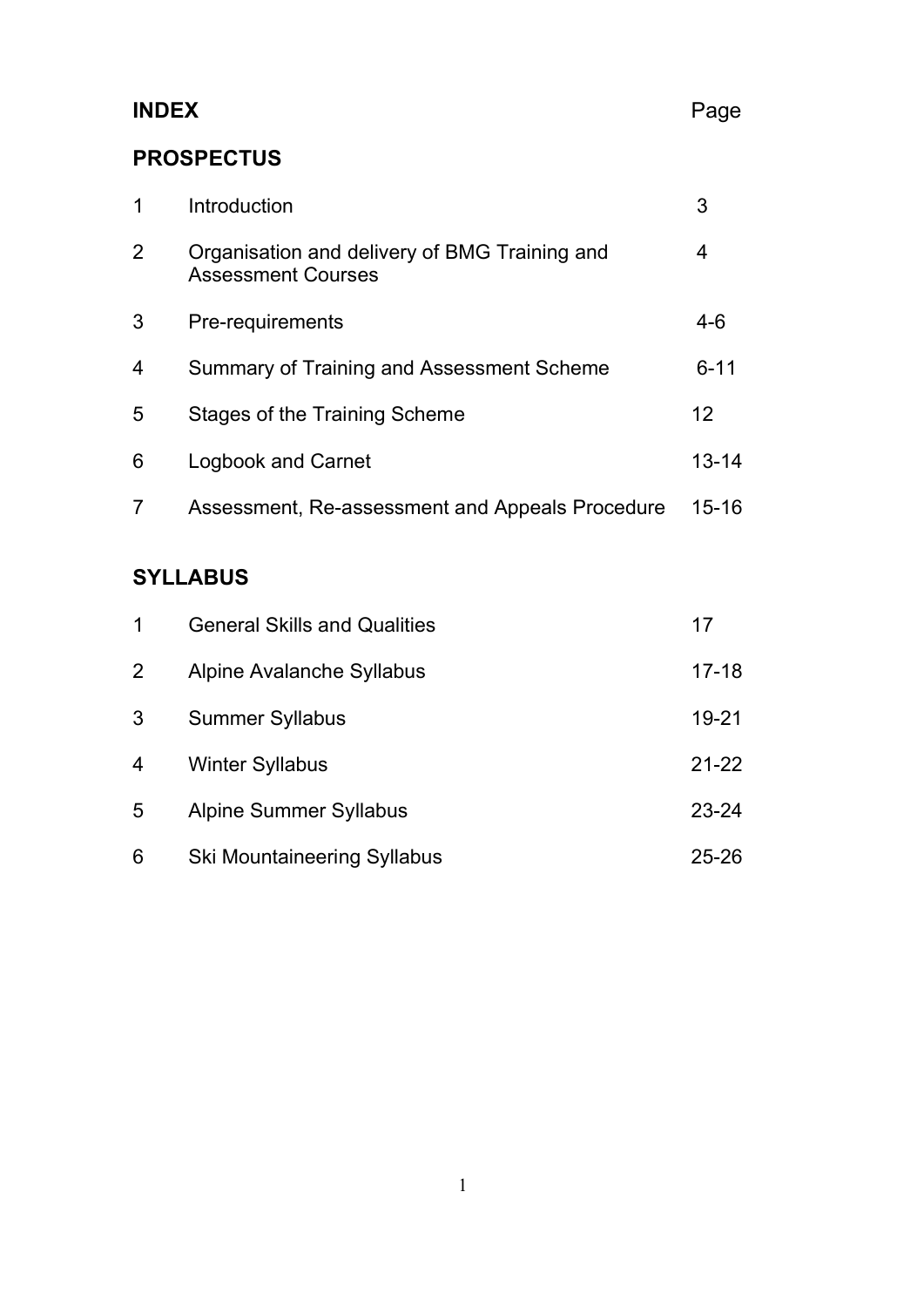#### **INDEX (continued)** And **Page** Page **GUIDANCE NOTES**

|                                                                                                                             |                              | Appendix 1 Sample Programmes                   |           |
|-----------------------------------------------------------------------------------------------------------------------------|------------------------------|------------------------------------------------|-----------|
| 1.1                                                                                                                         | <b>Rock Induction Course</b> |                                                | 28        |
| 1.2                                                                                                                         | <b>Ski Technique Course</b>  |                                                | 29        |
| 1.3                                                                                                                         | <b>Ski Induction Course</b>  |                                                | 29        |
| 1.4                                                                                                                         |                              | <b>Cascade Guiding Training</b>                | 29        |
| 1.5                                                                                                                         |                              | <b>Avalanche Training and Assessment</b>       | 229-30    |
| 1.6                                                                                                                         |                              | <b>Winter Induction Course</b>                 | 30        |
| 2                                                                                                                           |                              | <b>Summer Training One and Two</b>             | $31 - 32$ |
| 3                                                                                                                           | <b>Summer Assessment</b>     |                                                | 32-33     |
| 4                                                                                                                           | <b>Winter Training</b>       |                                                | 33        |
| 5                                                                                                                           | <b>Winter Assessment</b>     |                                                | 34        |
| 6                                                                                                                           | <b>Ski Touring Training</b>  |                                                | 34        |
| 7                                                                                                                           |                              | <b>Alpine Summer Training</b>                  | 35        |
| 8                                                                                                                           |                              | <b>Ski Mountaineering Assessment</b>           | 36        |
| 9                                                                                                                           | <b>Alpine Assessment</b>     |                                                | 36        |
| 10                                                                                                                          | <b>Completion Seminar</b>    |                                                | 37        |
| <b>Appendix 2</b><br><b>BMG Training and Assessment Scheme</b><br>Appendix 3<br>Format of BMG Assessment for Mountaineering |                              |                                                | 38-39     |
|                                                                                                                             |                              | Guides in British Summer and Winter Conditions | 40        |

| Appendix 5 | <b>First Aid</b>                          | 42 |
|------------|-------------------------------------------|----|
| Appendix 6 | <b>Continued Professional Development</b> | 42 |
|            |                                           |    |
|            |                                           |    |

Appendix 4 Explanation of UK MT Schemes 41<br>Appendix 5 First Aid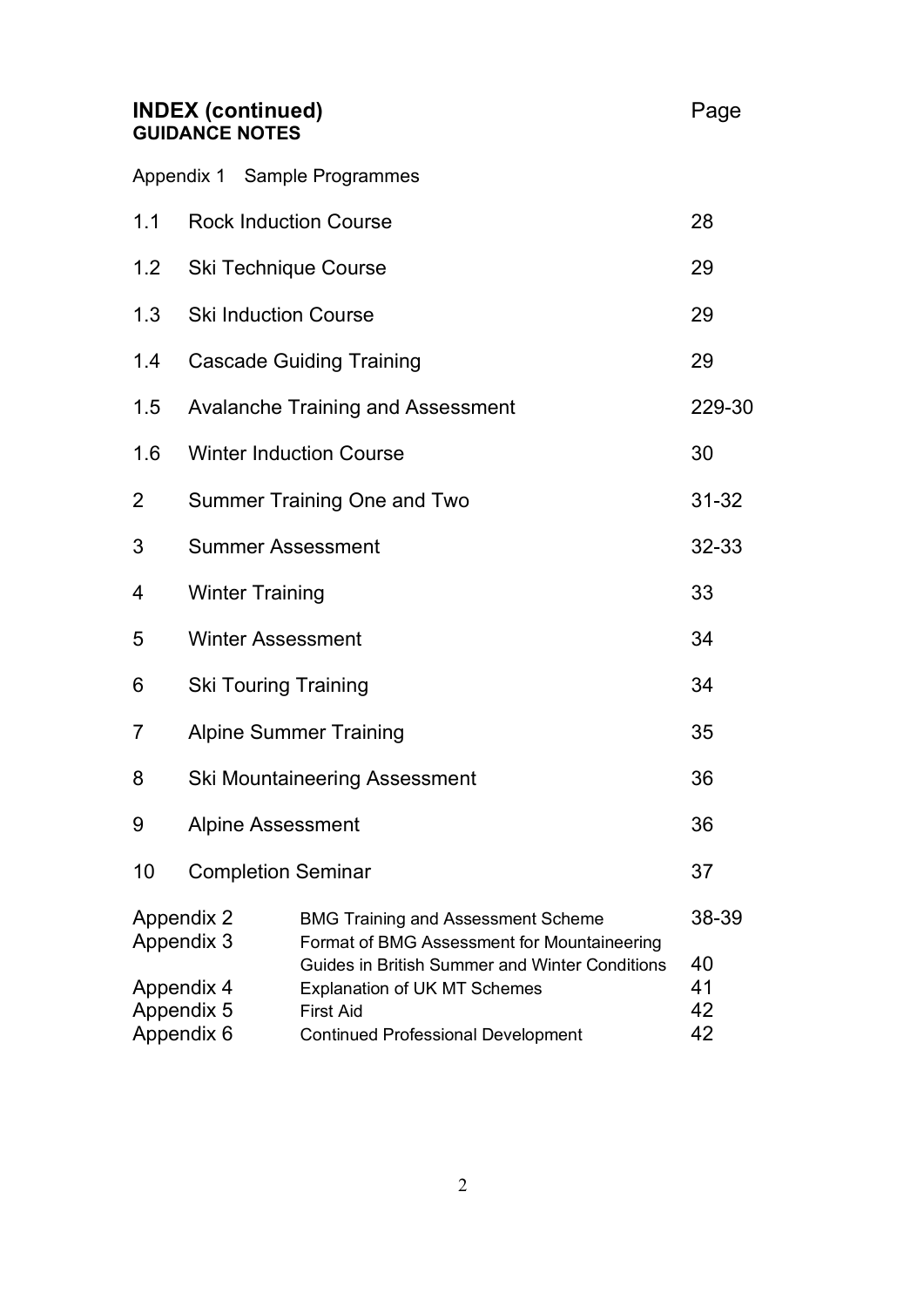# **PROSPECTUS**

### **1 INTRODUCTION**

The Guides' training scheme has been designed and developed so that the British Association of Mountain Guides (BMG) can offer a thorough training and assessment in all disciplines associated with the international guiding profession. The system meets the standards set down by the European Guides Commission (EGC) and ratified by the International Federation of Mountain Guides Associations (IFMGA). It should be understood that this document is not definitive, as any system should be prepared to modernise and adapt to new ideas and trends. The BMG system has taken into account the unique mountain environment of the UK and Ireland and the necessary associated skills. Completion of the UK elements of the scheme enables members to be involved in the whole range of mountaineering work in this country including other training and assessment schemes. Completing the full BMG training scheme and achieving the subsequent award of the International Mountain Guide qualification ensures that a member has parity of standards and benefits with other guides of member countries of the IFMGA.

All BMG members recognise and adhere to the international **Charter for the Mountain Guide**.

"*Our reason for becoming a Mountain Guide can be derived from our appreciation of the beauty of the mountains, our acceptance of the risks entailed in mountaineering and the value we place on our partnership with other climbers. To achieve this a Mountain Guide needs to be clear-sighted, meticulous and demonstrate a professional attitude, commitment and appearance.*

*We demonstrate our respect for the mountains by close cooperation with those who live and work there and with land management agencies. Our activities are carried out in a sensitive manner, in tune with the natural environment. Our acceptance of risk in the mountain environment presupposes alertness, prudence, self-knowledge, vigilance, current technical expertise and good equipment. The Guide offers loyalty to the contract with the client, aid to any climber in distress, the adoption of the highest safety standards, trust and a spirit of good fellowship toward all peoples, mountain regions and countries".*

The BMG welcomes anyone committed to becoming a Guide, welcoming them and wishing them success in this profession. Every member is invited to contribute in time to the reputation, organisation and success of the British Mountain Guides.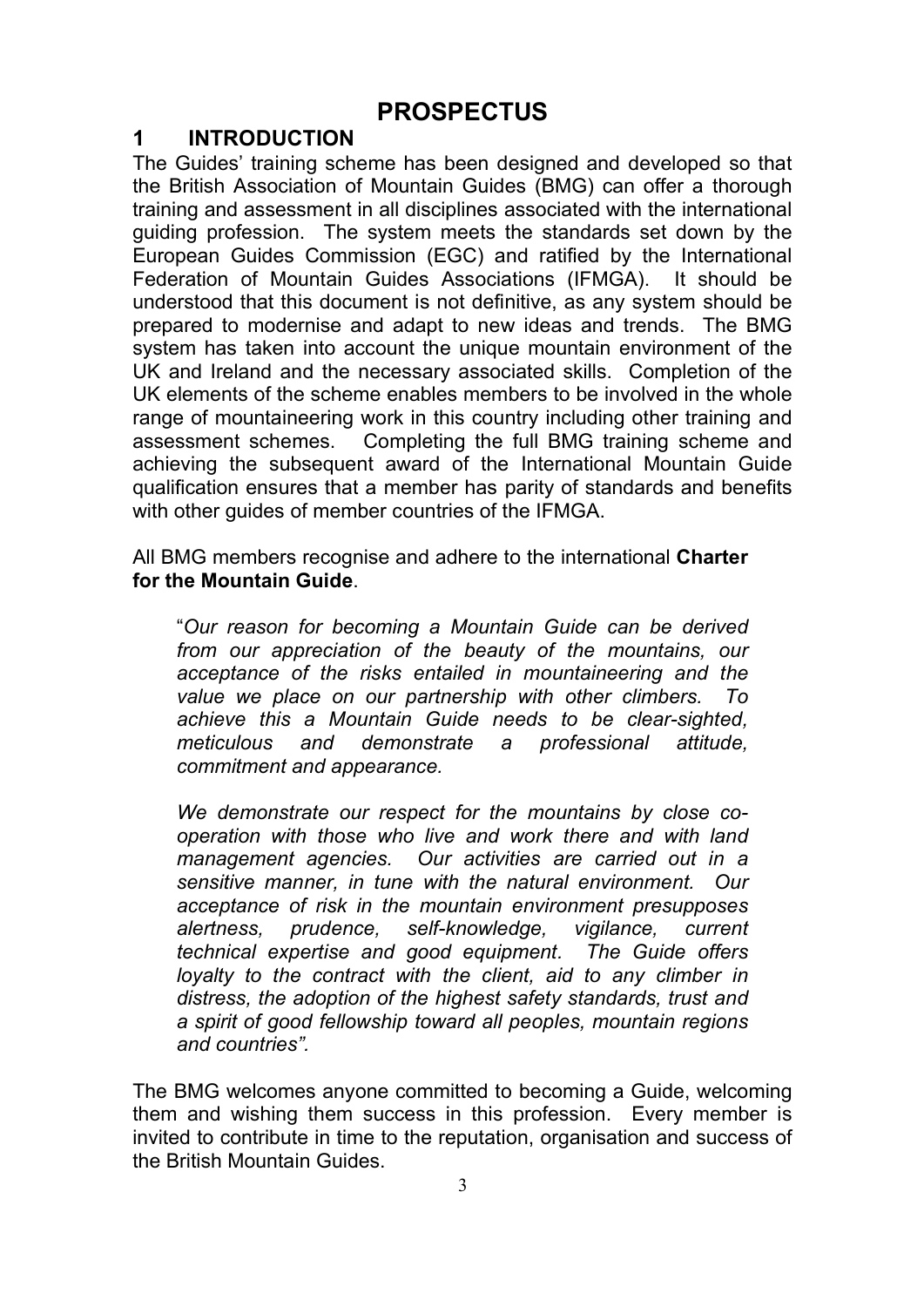# **2 ORGANISATION AND DELIVERY OF BMG TRAINING AND ASSESSMENT COURSES**

The British Association of Mountain Guides appoints a Technical Director who is responsible to the Association for the organisation and delivery of its training and assessment scheme. The Technical Director heads a committee composed of Guides from a range of geographical regions including an observer from Mountain Leader Training UK. The Technical Director appoints a range of Course Convenors who are responsible for the planning and running of particular courses. The Technical Director along with the Training Committee and Course Convenor, appoint staff to work on each course. Guides who work on these courses are all very experienced and all have been qualified for a minimum of three years.

# **3 PRE-REQUIREMENTS**

In order to be considered for membership of the British Association of Mountain Guides, an applicant must meet the requirements listed below.

The Guidance Notes for Applicants and an application form can be downloaded from the BMG website

Prior to application candidates should meet the following requirements.

- 1. Be at least 22 years of age.
- 2. Submit the Association's medical form completed by a medical practitioner. The details requested in 3, 4 and 5 should be submitted using the

association's application form.

- 3. Provide details of mountaineering experience in the UK over a period of at least five years, which should be geographically extensive. In all cases these routes must be led or alternate led, and not soloed. They should include:
	- At least fifty multi-pitch climbs led at El 5b or above in a wide variety of areas in the UK. Technical leads at E3 5c are recommended as this ensures that the applicant is consistent at E1 5b.
	- A comprehensive list of At least sixty snow and ice climbs Grade III or harder (twenty of which must be Grade V or harder) and at least ten icefall/cascade climbs grade WI4 or harder in the Alps or similar.List all routes climbed but over forty of these routes should be in the Scottish mountains in a variety of areas eg Ben Nevis, Glencoe, Creag Meagaidh, Torridon, Cairngorms.
	- Non-UK experience may also be taken into consideration e.g. ice grade 4 in France or Canada, but the majority of experience logged must be UK/Scottish.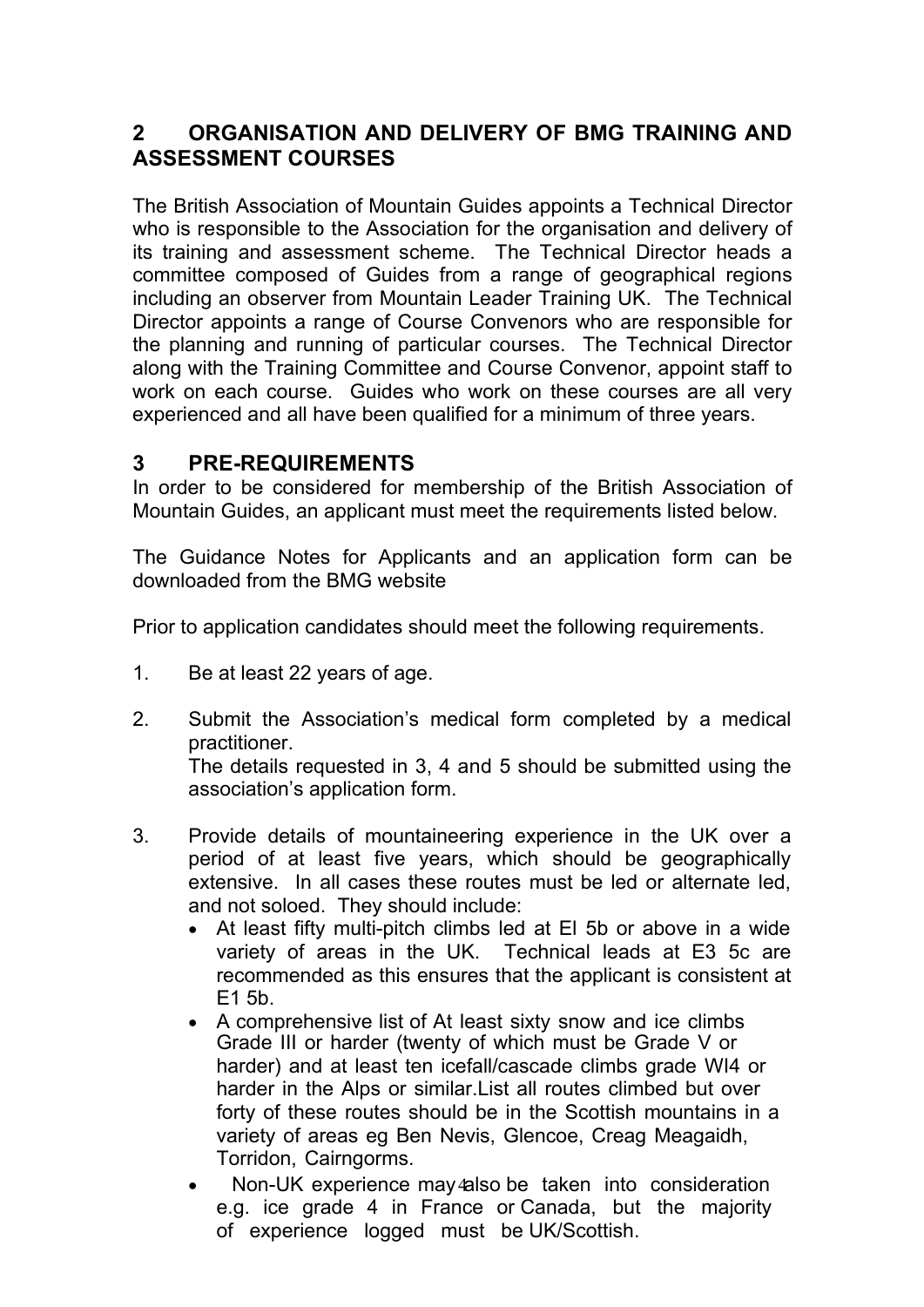- A general mountaineering history including hill walking in the UK and Ireland, mountaineering and camping experience.
- 4. Provide details of Alpine mountaineering experience over a minimum period of at least four years.

This experience should show the following:

- Knowledge of several Alpine climbing areas, at least three of which should be European.
- 20 ascents of major summits,
- A variety of experience including rock, snow/ice and mixed (mentioning any winter ascents).
- As a guideline, experience in the European Alps should include a minimum of twenty big routes,
- 10 of these routes should be Alpine très difficile (TD) standard or above.
- Of these 10 routes 5 should be at least 800 metres in length and preferably mixed (i.e. classic and committing North faces or similar).
- Greater ranges experience will be considered but the majority of routes and experience must be in the European Alps.
- Applicants must include the names of climbing partners on all significant ascents, and these routes must not be soloed although please document any solo ascents
- 5. Provide details of skiing ability on and off-piste. This should include:
	- A minimum of thirty listed days of ski-mountaineering experience in glaciated Alpine terrain.
	- Fifteen days or more of the thirty listed days must be linked days consisting of at least three consecutive nights in huts on recognised tours.
	- Ski touring and skiing expeditions outside of Europe will be considered but the majority of ski-touring experience must be in the European Alps.
	- Applicants are expected to ski all pisted runs with good style and demonstrate good balance, posture and control whilst skiing linked-parallel turns of varying radius.
	- Applicants should cope well in all off-piste conditions showing the ability to ski safely, effectively and in control.
	- While candidates may not be at the level expected of a guide at this stage they will be advised during the induction process of the level they will need to reach prior to the ski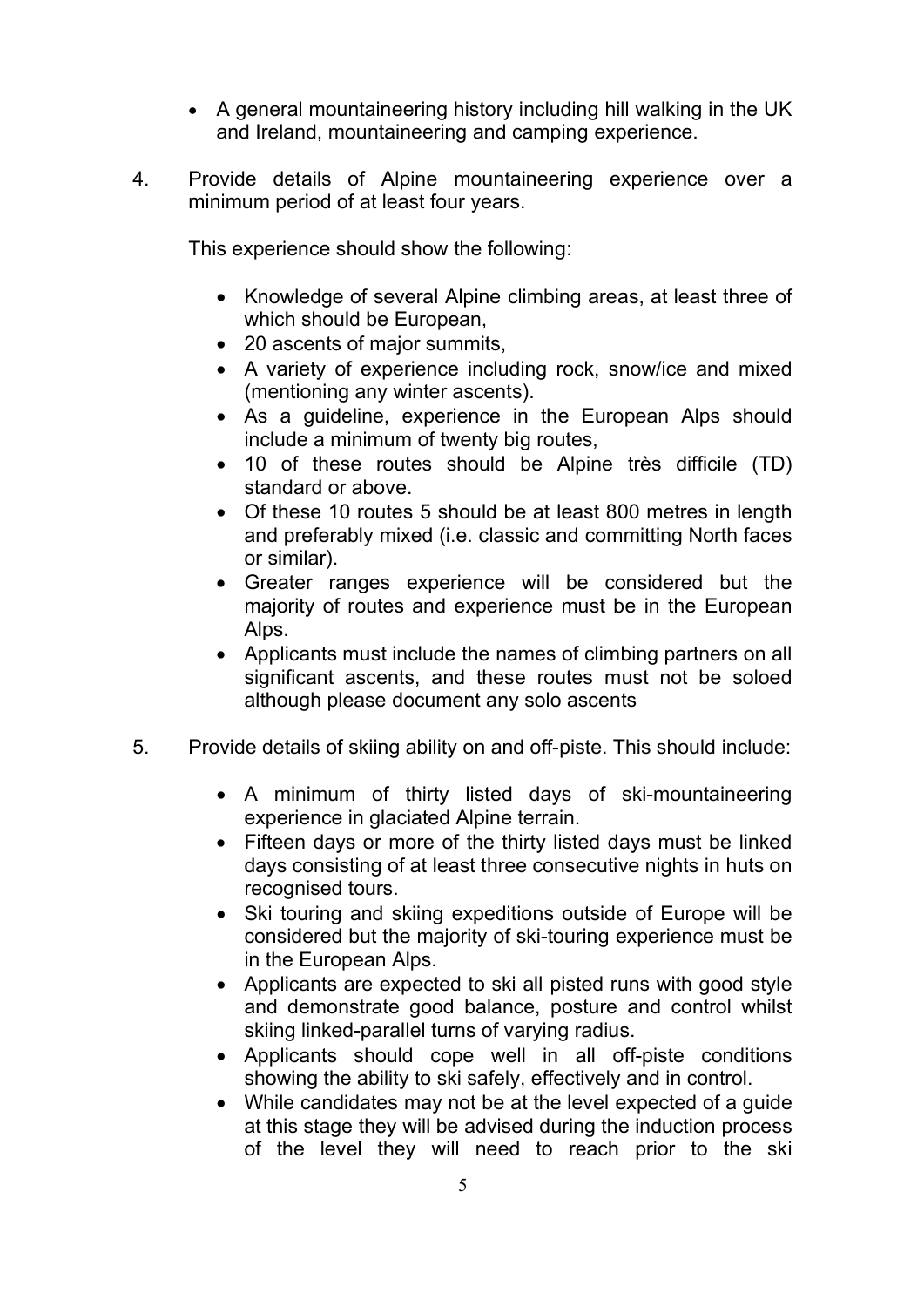#### examinations.

- 6. The applicant must be currently operating at the standards mentioned in 3, 4 and 5.
- 7. Provide written references from at least two referees, one of whom must be a fully qualified Guide. The Guide must be able to vouch, at least in part, for the authenticity of the candidate's application and be prepared to help and advise him/her through the scheme as a mentor.

The Technical Director /Training Committee can help find a guide to act as a mentor if the applicant does not know a Guide. One referee must be able to attest to the candidate's good character.

- 8. Provide details of a current first aid certificate with a mountain component.
- 9. List any relevant qualifications held e.g. MIA, MIC etc.
- 10. Send an Application Fee to British Association of Mountain Guides (details of the cost and the deadline for applications are to be found in the **BMG Guidance Notes for Applicants** available on the BMG website).
- 11. Send a copy of your application form to both referees along with a pro forma for the referee to verify your application

It is also recommended that the candidate obtain as much experience and observation of instructing as possible prior to entering the scheme. Candidates should note that the pre-requirements are high to help ensure that those who embark on the scheme have the commitment, experience and technical ability required to complete the scheme successfully.

# **4 SUMMARY OF TRAINING AND ASSESSMENT SCHEME**

**Refer to Appendix 2 – Flow diagram of British Mountain Guides Training** and Assessment Scheme

#### **General**

The British Mountain Guide Training Scheme is a FULL TIME commitment comprising of a series of training and assessment courses developing the skills required by a professional Mountain Guide.

The courses are interspaced with "consolidation periods" where candidates are expected to gain both work experience with other mountaineering/skiing professionals and also time spent developing their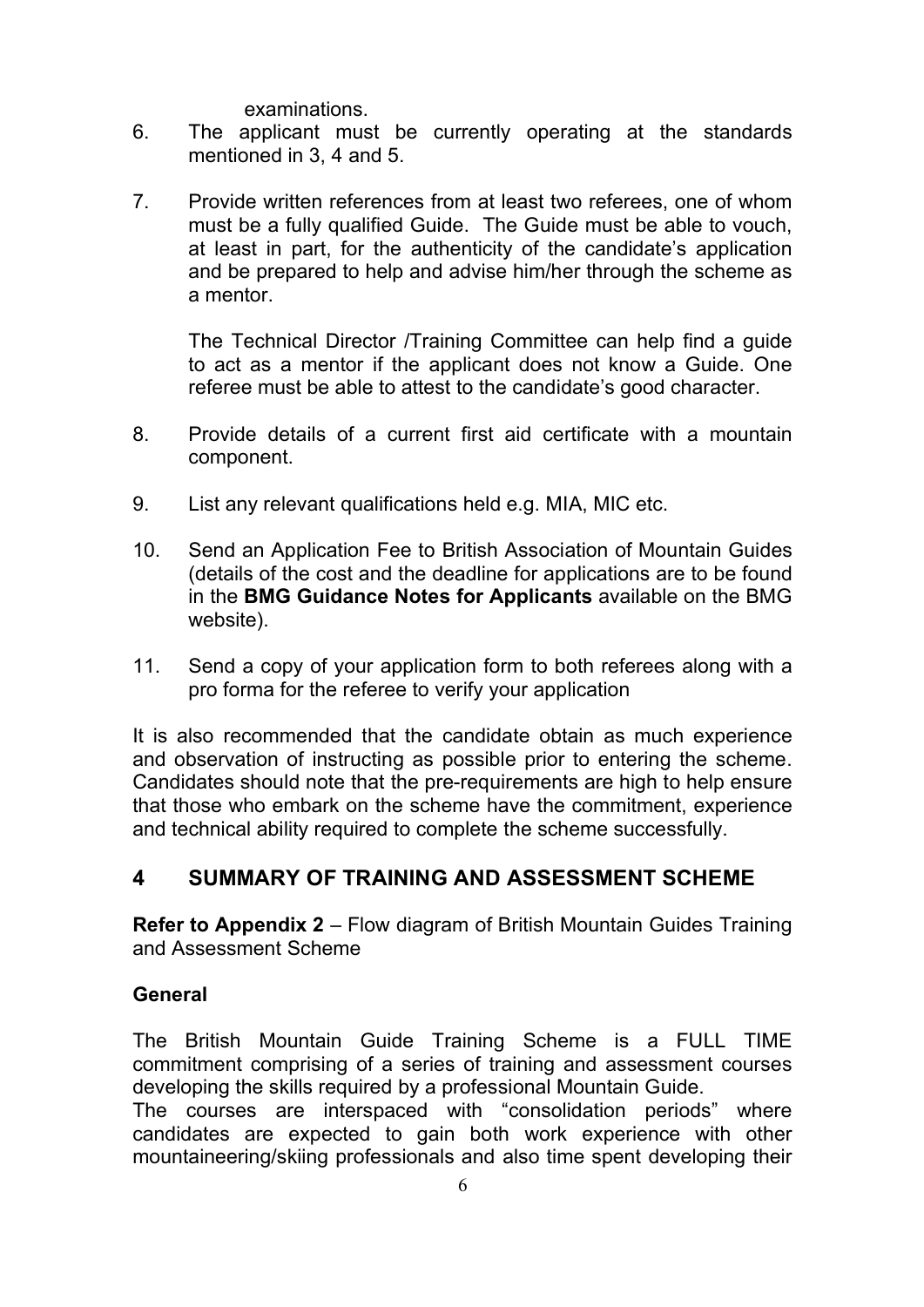own personal skills and experience in these fields. General work experience and the directly supervised 'alpine aspirancy' logbook days are a valuable part of the BMG Straining Scheme. Mountaineering and skiing professionals are able to offer constructive feedback on the Candidate's current performance hence enabling their continued professional development.

Additional developmental guidance for candidates can be gained either formally through course feedback and results, or informally from their personal Mentor.

The BMG Training scheme advises Candidates to make full use of these allocated "consolidation periods". It has been shown that Candidates who fare best on Assessments have maximised the use of these periods. The time between Training and Assessment is limited and careful structuring of this time will often be necessary in order to gain the level required of a professional Mountain Guide.

A Candidate is advised to approach the BMG training scheme as they would a Full Time course in order to ensure that they meet the required standards on each of the critical assessments. Failure to meet the required standards on assessment can delay a Candidate's progression through the Training Scheme.

#### **Registration**

This takes place when the Association accepts the candidate's written application. At this point the candidate becomes known as a BMG registrant. Registrants will be issued with a logbook, attendance at all courses are recorded in the log book along with other experience gained as the candidate progresses through the scheme.

The modules below are listed chronologically:

#### **Induction Courses**

These provide an opportunity to discuss the level of training and assessment on future courses and act as a check of the candidate's technical level. The induction courses are pass or fail. Failure of a candidate to perform at the required level will mean that they cannot continue with the training scheme at that time.

The modules are:

#### **1. Rock Entrance Exam** (September, based in North Wales)

A one-day formal rock climbing assessment in which candidates demonstrate an ability to climb at El 5b in rock boots and grade V in mountain boots. For non MIA applicants there will be a compulsory twoday extension for training in short roping and improvised rescue.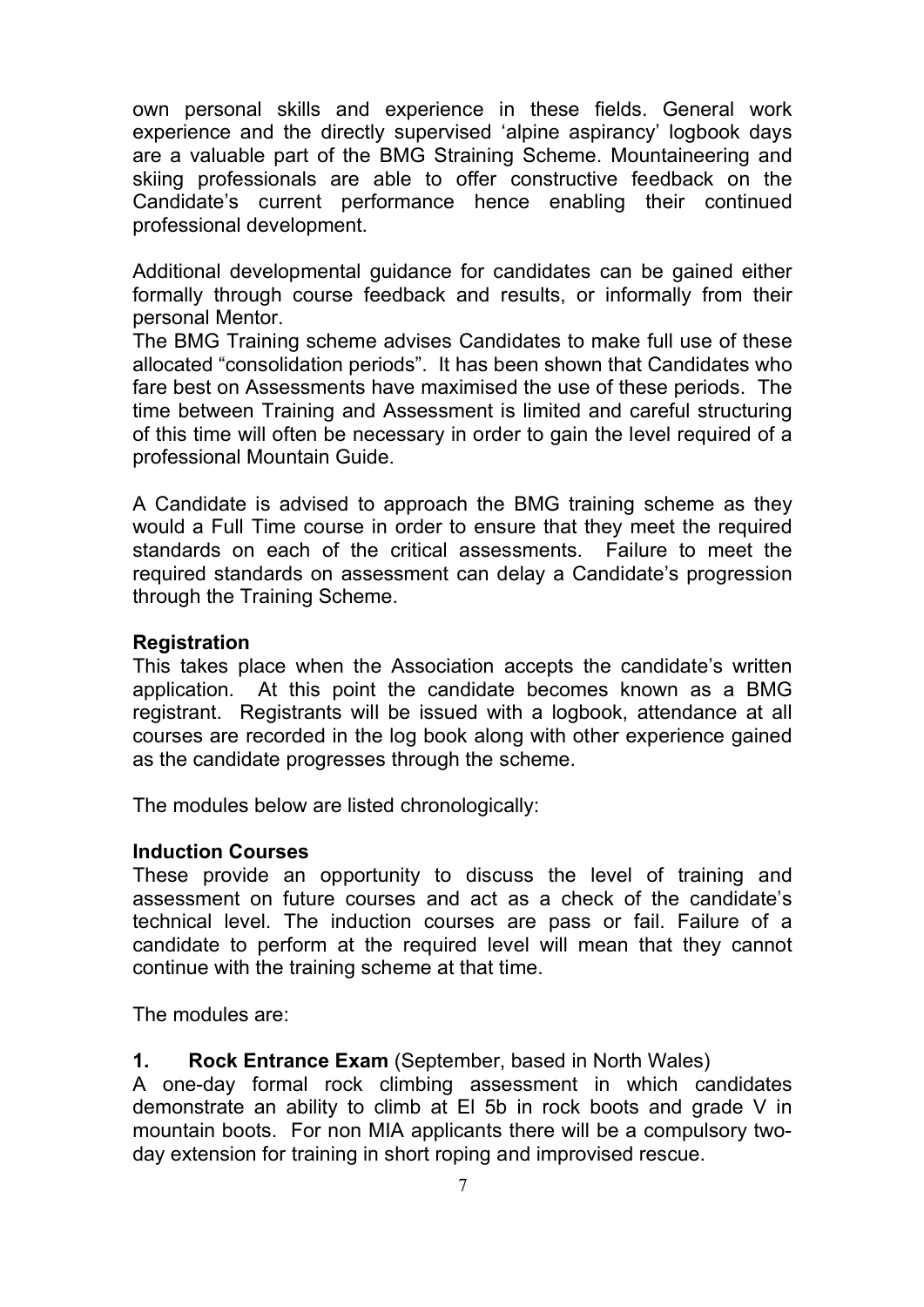This is the rock foundation course. This is optional for MIA holders but is very strongly recommended as it lays the foundation for the skills of guiding.

The registrant must apply in writing for exception from this course.

Following the induction course and prior to the Rock 1 course the candidates must log two days of peer group training to consolidate on the skills learn. These days should be recorded in the logbook.

### **2. Ski Technique Course** (January, based on the Alps)

A three-day instructional course, followed closely by the ski induction course. This course is focussed on the development of personal performance and is run by a ski instructor.

### **3. Ski Entrance Exam** (January, based on the Alps)

A one-day ski induction course based in the Alps. This is an assessment of the candidate's current ski standard, the candidate must demonstrate a level that will allow them to reach the standard required by the BMG ski test by the time they reach that stage in the scheme.

### **4. Avalanche Course** (January, based in the Alps)

Five days of training finishing with a course evaluation including rescue, snow stability, avalanche hazard assessment, group management and terrain choice. This course will be run in an Alpine area in winter and is usually run as a block of training including the ski technique and induction courses.

### **5. Winter Entrance Exam** (February or March, based in Scotland)

One day of winter climbing providing an opportunity for candidates to demonstrate their ability to climb at grade V. This will take place in Scotland.

For non-MIC applicants there will be a compulsory two-day extension for training in winter skills and teaching known as the Winter Foundation course. This is optional for MIC holders but very strongly recommended.

The registrant must apply in writing for exception from this course.

The induction courses may well be run in less than perfect conditions and candidates must be prepared for this.

Following the winter foundation course and before the winter training the following year the candidates should undergo 2 days of peer group training to help with the consolidation period, these days should be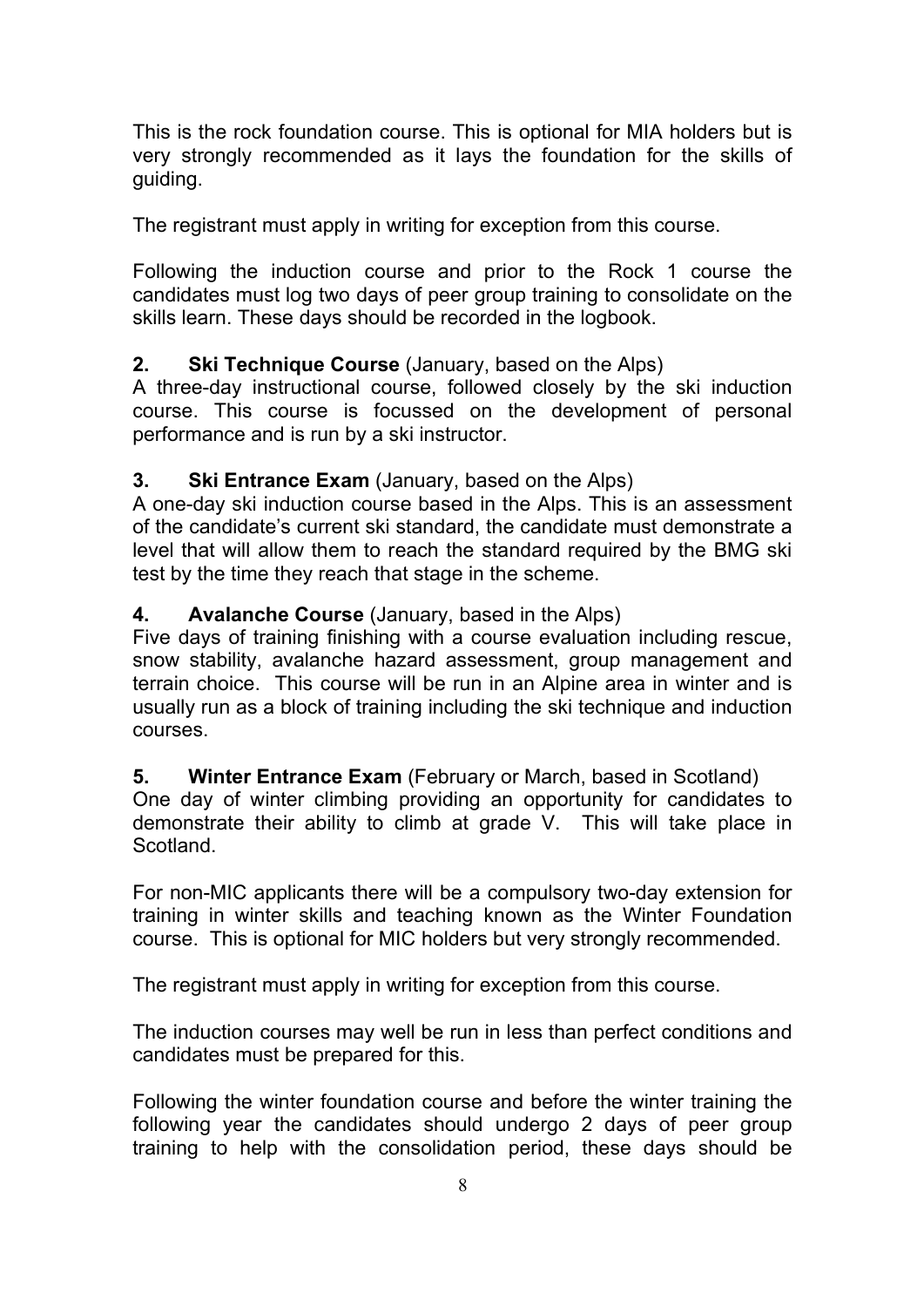recorded in the log book.

Any candidate failing one or more of the induction courses will not be allowed to continue in the BMG training scheme. The Training Committee will decide whether a candidate will be given the opportunity to re-take all the induction courses again the following year.

All the induction courses should be completed before attending the Rock 1 course. However, if necessary, the Avalanche Course may be attended one year later at the discretion of the Training Committee.

On completion of the Induction phase a candidate becomes a trainee guide and becomes a member of the BMG (At this stage a membership fee is liable).

#### **Summer UK Training**

There are two components to this course:

#### **Rock 1 – Lake District** (April/May)

This consists of a four-day course based in the Lakes.

Following the course the candidates should undergo a minimum of 2 days peer group training prior to the assessment these days should be recorded in the logbook.

#### **Rock 2 - Physical Performance & Coaching course – North Wales** (May)

This consists of a four-day course usually based in North Wales.

These training courses will cover all practical elements of the summer syllabus. These courses will also include physical performance, injury avoidance, environment, leadership, coaching, professionalism, and aspects of assessment techniques.

#### **Summer Consolidation Period - UK**

In between training and assessment courses candidates should use this consolidation period to gain a wide variety of summer UK rock climbing work experience in order to best prepare themselves for the assessment. It is the candidate's responsibility to organise these work experience placements. Where necessary, advice can be gained from any of the BMG trainers or assessors, other experienced BMG Mountain Guides or their personal Mentor.

#### **Summer UK Assessment – North Wales** (September

Six days of assessment on the summer UK rock syllabus, based in North Wales.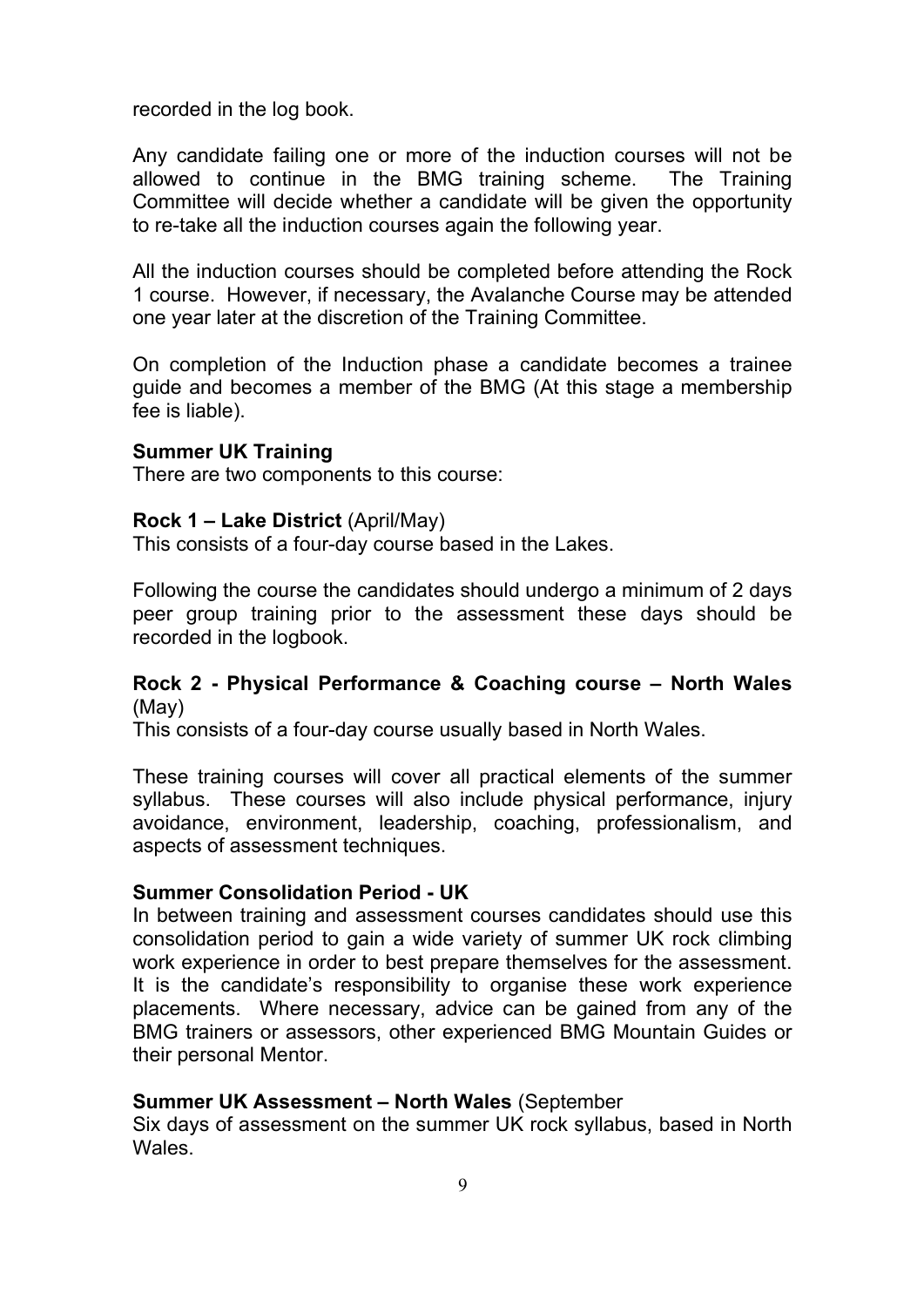**Scottish Avalanche Training Day - Scotland (**January usually the day before the start of the winter training)

A day of training in avalanche hazard evaluation supported by the Chris Walker Trust and delivered by SAIS.

#### **Winter Training course – Scotland** (January)

Five days of training on the winter syllabus, covering client care, guiding techniques and avalanche awareness.

Following the course the candidates should undergo a minimum of 2 days peer group training prior to the assessment these days should be recorded in the logbook.

#### **Winter Consolidation Period - Scotland**

In between training and assessment courses candidates should use this consolidation period to gain a wide variety of summer UK rock climbing work experience in order to best prepare themselves for the assessment. It is the candidate's responsibility to organise these work experience placements. Where necessary, advice can be gained from any of the BMG trainers or assessors, other experienced BMG Mountain Guides or their personal Mentor.

#### **Winter Assessment course – Scotland** (February)

Six days of assessment on the winter syllabus including personal climbing skills, guiding skills and client care.

#### **Ski Touring Training course - Alps** (April)

Five days of training covering ski guiding techniques for touring.

Candidates should undergo a ski tour with peers following on from the training course this will help consolidate and develop the skills covered in the course. Advice can be given about appropriate tours by the training team. This tour should be recorded in the logbook.

#### **Summer Alpine Training – Alps** (June)

Seven days of training on the Alpine syllabus in the European Alps. The Aspirant carnet will be issued on the successful completion of this course.

If candidates are not performing at an appropriate level by the end of the week further training will be advised prior to the issue of an Aspirant carnet

#### **Alpine Apprenticeship first season – Alps** (summer)

The alpine apprenticeship consists of a minimum of thirty quality-guided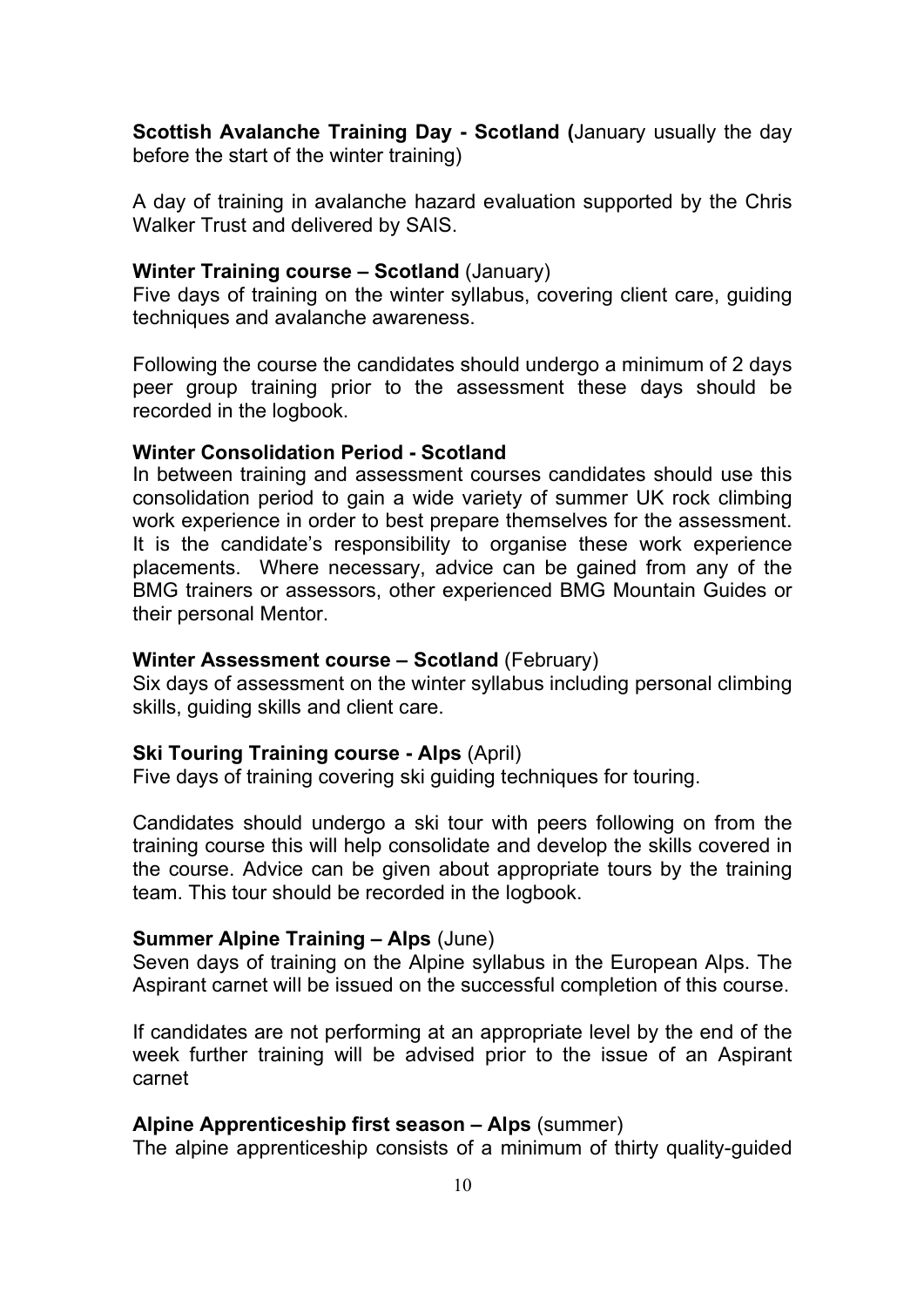days under the direct supervision of a guide who has been qualified for a minimum of three years. It is noted that many more than thirty days will need to spent with clients in the mountains to achieve 30 quality days.

These will be carried out under the conditions laid out in the aspirant guidelines. A minimum of 20 of these days must be completed in the first summer with a minimum of 10 in the second summer.

At the end of the first summer a logbook review will take place with the Technical Director with mandatory recommendations being made for the second season.

Prior to attendance on the Alpine Assessment course Aspirants should complete all 30 of these days. The Alpine Assessment is in the middle of the second summer and constitutes the final guides exam.

Logbooks will be reviewed by the Alpine Assessment team and recommendations and will form part of the assessment process.

Regardless of the number of aspirancy days completed in season one, in the second year's apprenticeship the Aspirant will be required to work for a minimum of ten aspirancy days.

#### **Off-Piste Ski & Avalanche Training course - Alps** (January)

A six day course starting with three days avalanche education and then integrating this with looking at the skills needed in guiding off-piste skiing.

#### **Cascade Training course - Alps** (February)

A two day training course delivering the skills needed to guide icefalls safely.

#### **Alpine Ski Apprenticeship - Alps** (winter and spring)

A minimum of fifteen days work experience, post training, with Guides who have been qualified for a minimum of three years. At least ten of these days must be on recognised ski tours and each tour must consist of at least three consecutive nights in huts.

#### **Ski Touring Assessment – Alps** (April/May)

Six days on the ski-mountaineering syllabus with assessment of skiing standard and guiding skills. This course will be run in an Alpine area.

#### **Alpine Apprenticeship second season - Alps** (summer)

The Aspirant must complete the required days to a minimum of thirty or to the number of days required by the Technical Director after the logbook review.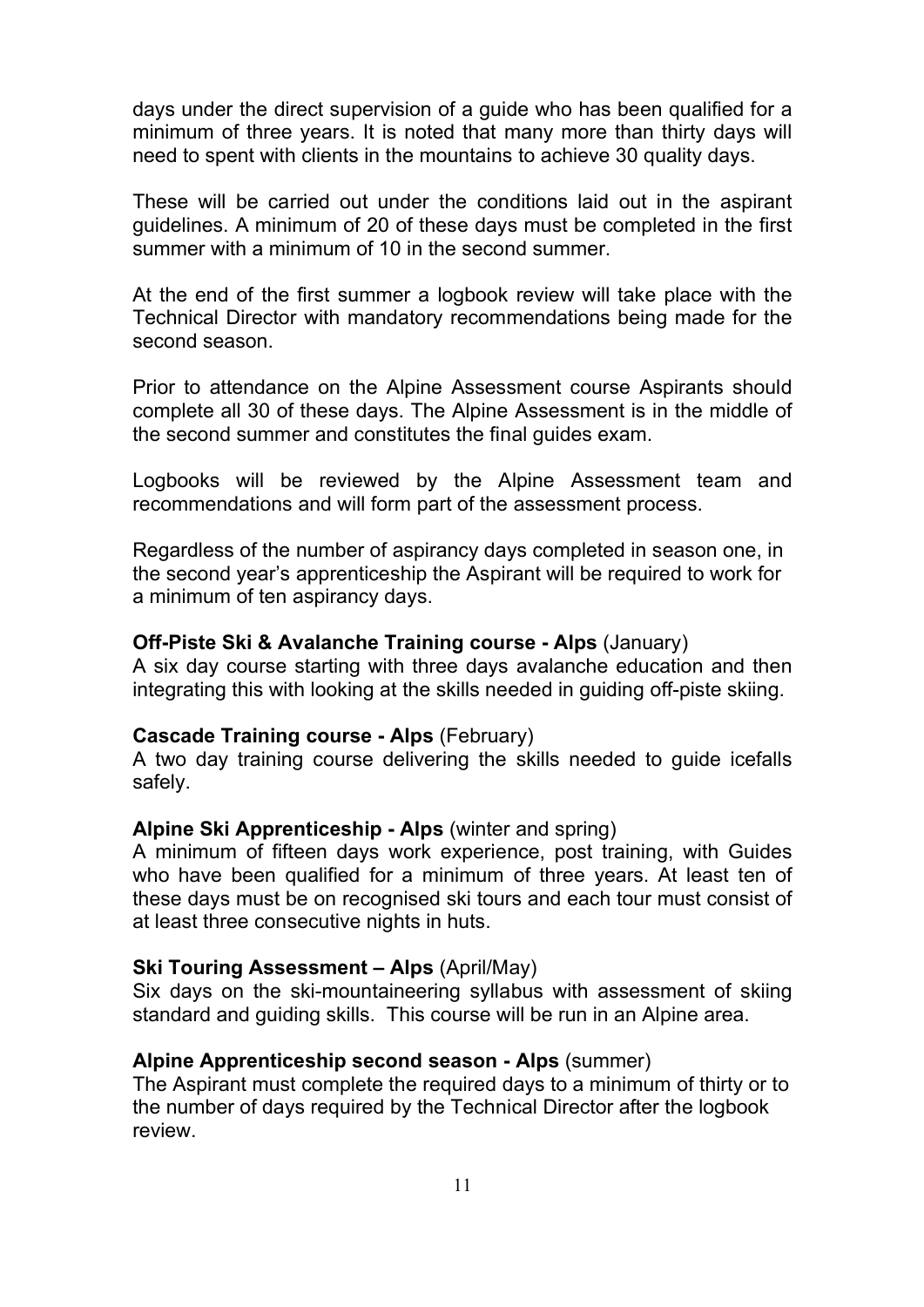#### **Alpine Assessment – Alps** (August)

Six days of assessment of alpine guiding techniques in the European Alps. If a candidate is unsuccessful they may be offered the opportunity to re-sit in the same season or they may have to wait until the following summer to re-sit the exam.

#### **Completion Seminar** (venue(s) to be arranged annually)

A half-day seminar to conclude the training and assessment scheme to include:

- Responsibilities of an IFMGA BMG Mountain Guide
- Working as a newly-qualified guide
- Accident and complaints procedure
- The BMG Association
- EPC and foreign registration to work
- Continued Professional Development
- Social media

In order to attend, Aspirants must have completed all aspects of the training scheme.

#### **Continued Professional Development (CPD)**

A completion of two days CPD training every two years is mandatory for all qualified BMG Mountain Guides.

It is the responsibility of each qualified Guide to remain up to date with new techniques and developments.

The BMG will run CPD training on a regular basis this is done through the different organisational areas.

It is the Guide's responsibility to seek advice and training in areas of work not covered by the BMG syllabus (e.g. Himalayan climbing, industrial rope-access work, canyoning, mountain first aid training courses) should they wish to offer their services in those areas.

# **5 STAGES OF THE TRAINING SCHEME**

Candidates in the scheme are given titles that recognise the level of competence they have achieved and the type of work in which they are endorsed and insured to undertake in the Association.

**BMG Registrant** status is gained on successful admission to the BMG Entrance Exams, a logbook is issued so that all guiding activities can be recorded and courses passed can be signed off, until the completion of the scheme. As a registrant you are not a member of the BMG or officially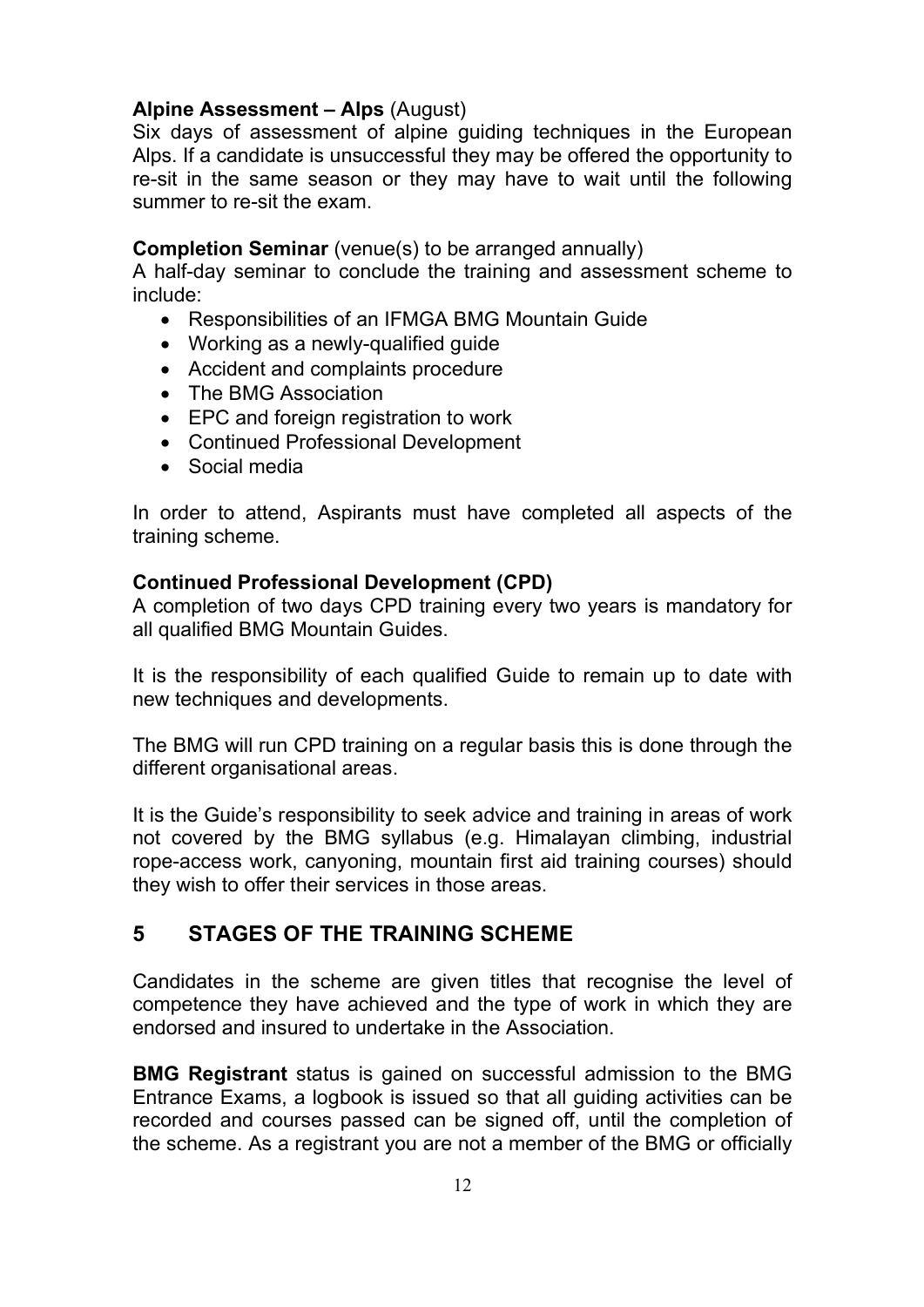on the training scheme.

**BMG Trainee** Status is gained on successful completion of the BMG Entrance Exams. At his stage all Trainees must sign the **BMG Learning Agreement.** Trainee Guides join the BMG Association at this point by paying a subscription. Trainee Guides are validated to work in the British mountains in summer conditions after they have passed their BMG Summer UK Assessment. Once the Trainee has passed their BMG Winter Assessment they are then eligible to work in winter conditions.

**BMG Aspirant** status is gained on successful completion of the Winter Assessment. Aspirants are then endorsed to work in the British mountains in winter and pay an Aspirant subscription at this point. On successful completion of the Alpine Training Course the candidate is issued with an Aspirant carnet.

The training and assessment scheme provides a series of courses, all of which must be completed successfully in order to qualify as a Full Mountain Guide. The IFMGA requires that the period of training and assessment should not exceed five years in normal circumstances this policy will apply.

The progress of Trainee and Aspirant members of the BMG who are unsuccessful in completing assessments will be reviewed by the Training Committee after a total of five years in the scheme. They will normally be withdrawn from the scheme after this time.

Candidates who hold the Mountaineering Instructor's Award (summer) or Mountaineering Instructor Certificate can be exempt from certain training requirements. However attending these courses is very strongly recommended and the registrant must apply in writing for exception from this course.

**See Appendix 3**.

# **6 LOGBOOK AND CARNET**

### **Trainee Guide and Aspirant Guide Logbook**

Trainee Guides must keep an accurate record of their relevant experience in summer and winter and make it available when requested. Similarly, Aspirant Guides keep a logbook of all Alpine work. The stated number of days required for each section of the syllabus is the minimum and it is expected that they should be complete, quality Alpine mountain days. The Aspirant should make note of the following for each of these days:

• dates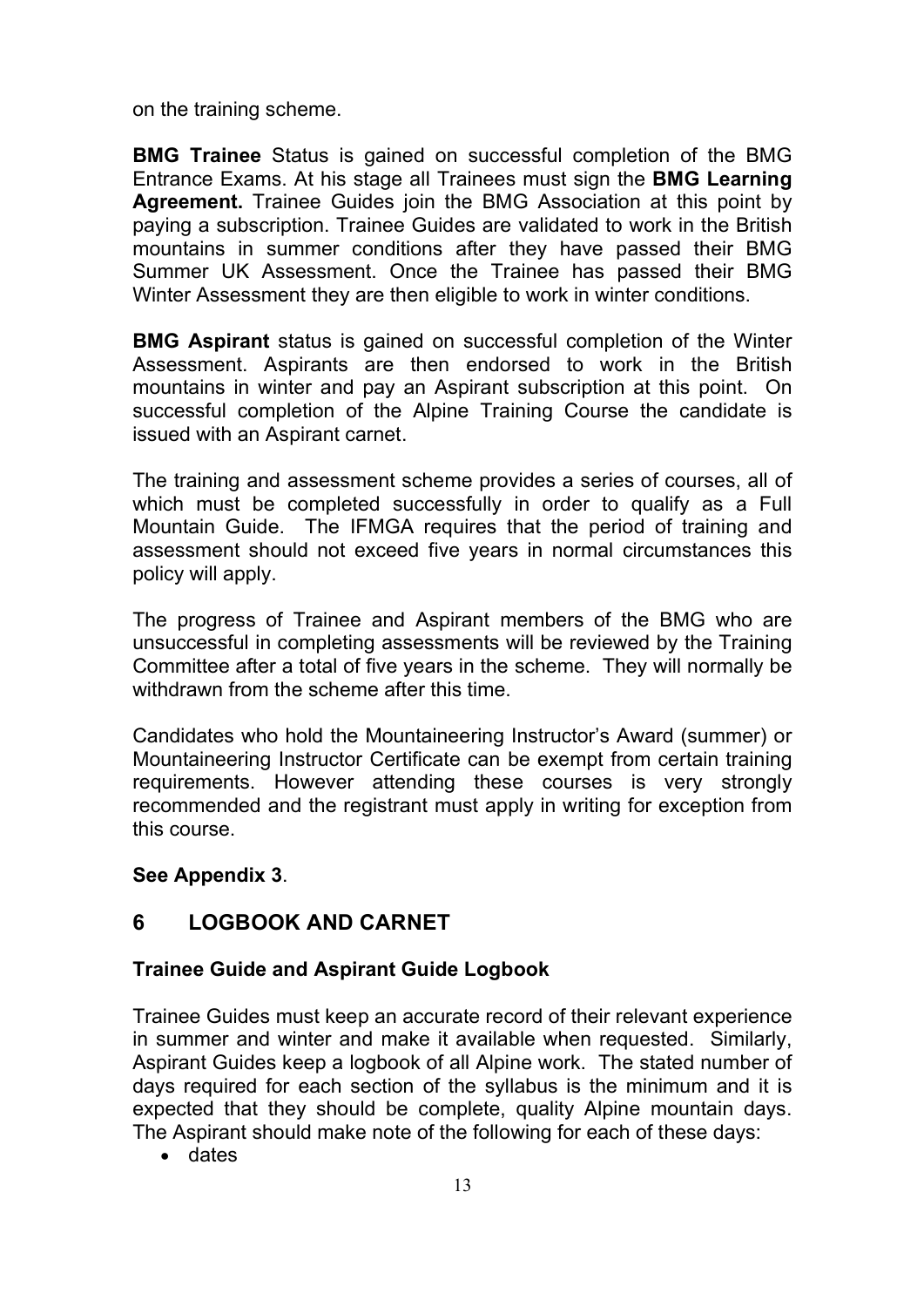- Route conditions etc.
- time taken
- number of clients
- client ability levels

The minimum number of logged days required is:

- Alpine mountaineering thirty logged days
- Alpine ski mountaineering fifteen logged days

All logged days must be completed alongside an IFMGA Guide of at least three years standing this is because the newly qualified guide is still on a steep learning curve and shouldn't be in charge of their own clients as well as an aspirant and a separate rope of clients.

*Guidelines for Guides working with Aspirants* and *Guidance Notes for Aspirants working with Guides* are available on the members' section of the BMG website.

Experience where possible should be gained with a variety of Guides and each one should give constructive feedback, write comments and sign the candidate's logbook. When the required experience has been gained the logbook should be sent to the Technical Director.

A quality alpine mountain day is described below and Aspirants are encouraged to complete as many days of this type as possible. It should be understood however that all guiding experience is invaluable particularly those routes that require a variety of techniques in ascent and descent to complete them. Aspirants should undertake as much work as possible on glaciated terrain, mixed routes and long, rock routes with as many different guides as they can.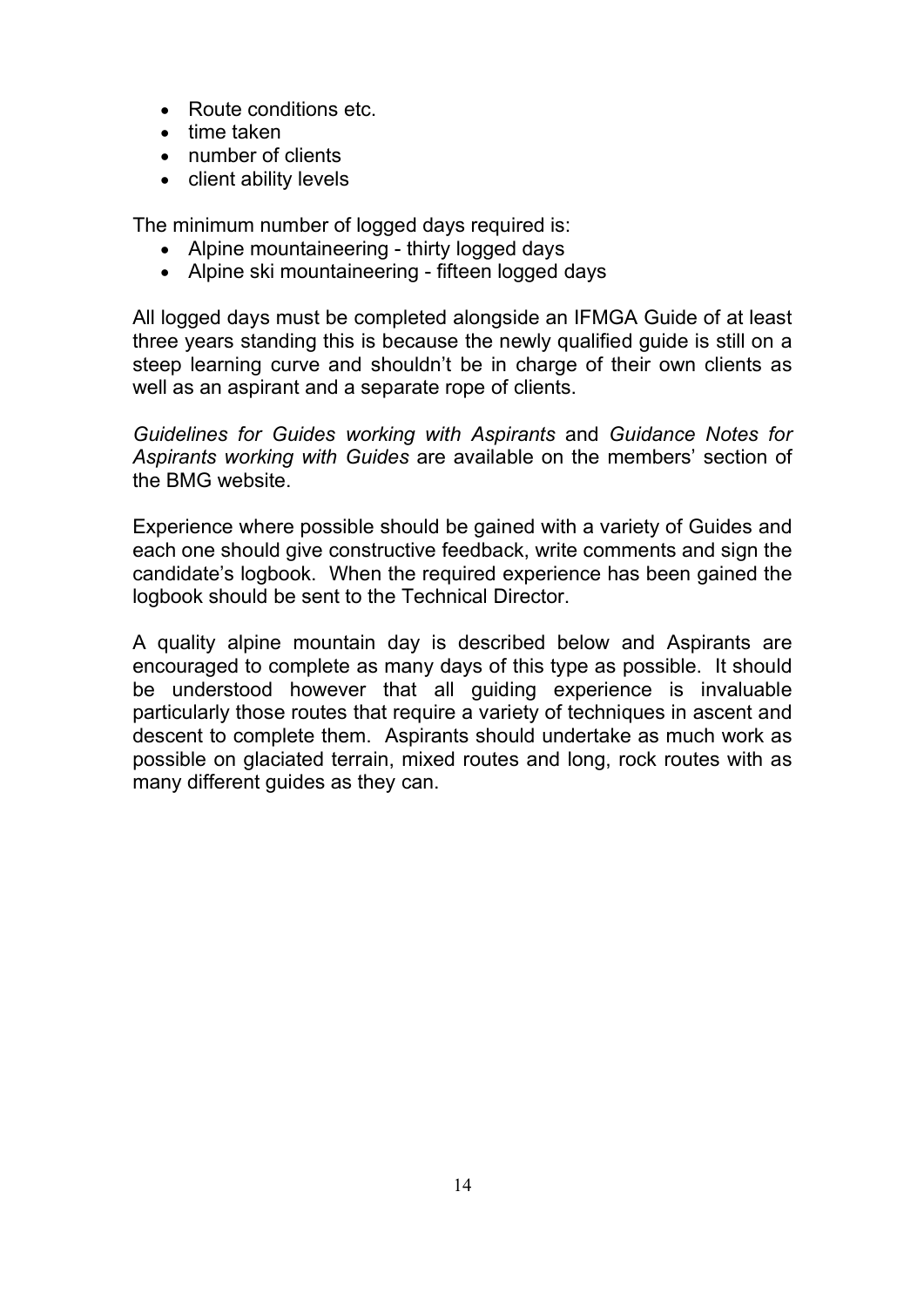#### **Quality Alpine Mountain Day**

A quality alpine mountain day would normally be regarded as a route of PD-AD grade or above and over 500 metres in length. The route should require a variety of techniques in ascent and descent such as short roping, moving together, short pitches and client lowers. Preferably the route would include a glacial approach but this would clearly not have to be the case on long involved alpine rock routes such as the Hornli ridge on the Matterhorn, Dent Blanche, Sudgrat on the Salbitchen, Portjengrat, etc

It is strongly recommended that candidates complete at least 10 routes of AD. This will greatly help to develop their guiding skills.

Aspirants should aim to log as many long and varied guiding routes as possible during their two-year aspirancy period. However we must not lose sight that the shorter "trade" routes and more technical pitched routes can also provide exceptionally valuable learning experiences and aspirants should try to log routes of all grades and all types (rock, ice and mixed) in as many different areas as possible and under the supervision of as many different guides as possible. Up to two école de glace days and two days on via ferratas or valley rock climbing (a normal occurrence during an alpine season) will also be accepted.

Thirty quality guiding days are required between the alpine training course and the alpine assessment. Aspirants are welcome and encouraged to meet with the TD, the TC members or the appointed alpine course conveners/trainers during the alpine season to discuss the content of their logbooks and whether the required number of days have been logged prior to the assessment.

A further 10 quality guiding days are required in the second aspirancy season regardless of the amount of days completed in the first aspirancy season to complete the total number required.

#### **IFMGA Carnet**

The IFMGA carnet will be awarded on satisfactory completion of the scheme. The Association will also issue a certificate of qualification.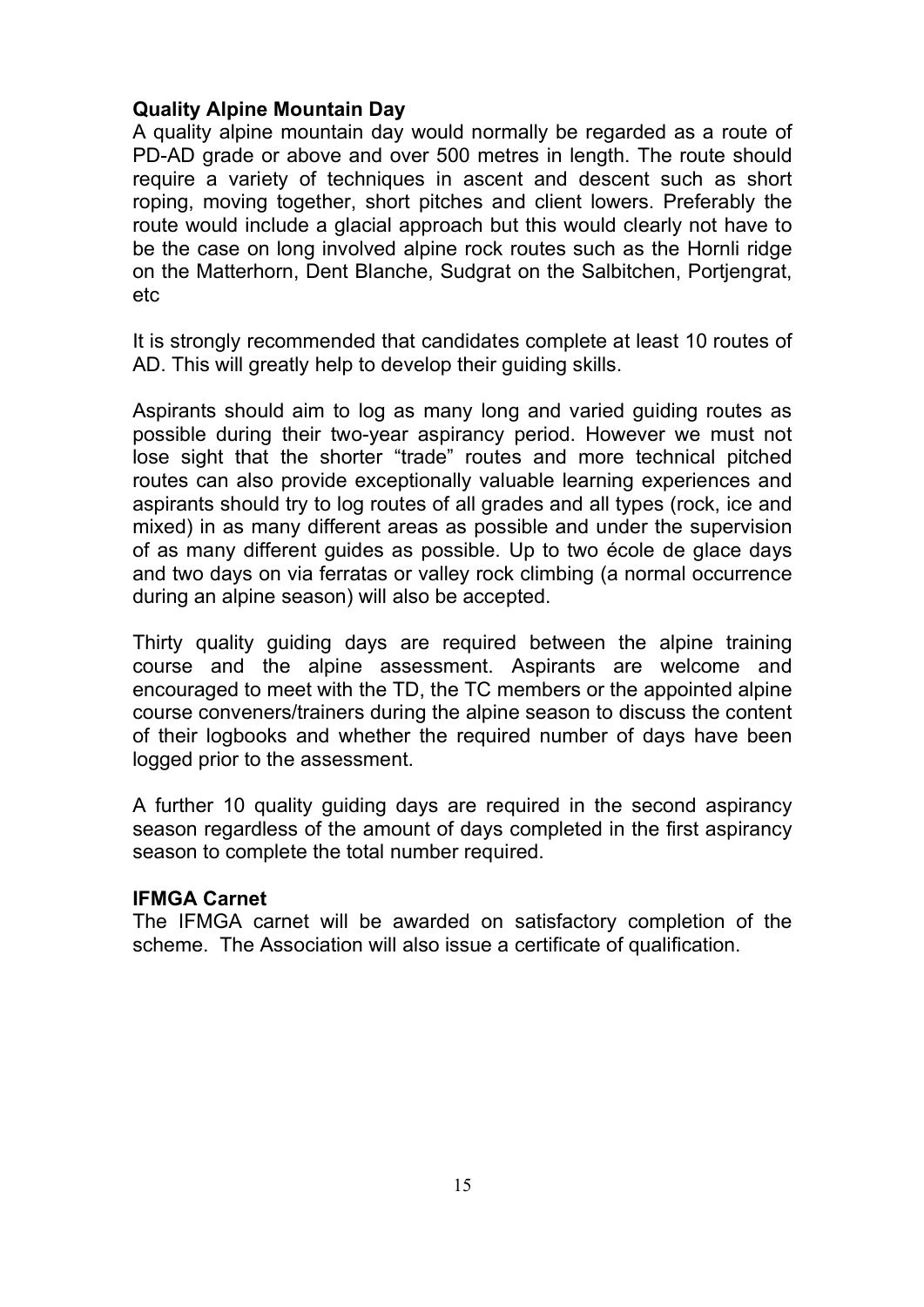### **7 ASSESSMENT, RE-ASSESSMENT AND APPEALS PROCEDURE**

#### **Assessment**

At the end of assessment courses the Course Convenor will take into account all the views and opinions of the assessors before arriving at the candidate's assessment result. The Convenor will then inform the candidate of their decision and discuss their performance. There are three possible results:

#### **Pass**

This means the candidate has reached the appropriate standard in all areas of the syllabus. The Convenor may also give guidance on how to continue to develop skills. The candidate will then receive a written report and will be able to proceed to the next stage of the scheme.

#### **Defer**

The candidate has not reached the required standard in one or more areas of the syllabus. The Convenor will explain why the candidate has been unsuccessful and will give some guidance on remedial action required before re-assessment. The candidate will then receive a written report. Generally candidates will return to resit two or more days the following year. In rare cases where the area of weakness can be addressed the same season, then a one day reassessment may be considered.

**Fail**

The candidate has not met the required standards and needs to retake the full assessment course if they are to continue in the scheme. The Convenor will give guidance as to when/whether the candidate should return for re-assessment and what action needs to be taken. The candidate will then receive a written report.

At the end of the assessment courses it is the candidate's responsibility to ensure that the assessment result and any subsequent action required is understood e.g. re-assessment, further experience etc. If unclear, the candidate should ask the Convenor for clarification.

#### **Re-assessment**

A candidate who fails or is deferred on the original assessment may be re-assessed. Normally re-assessments will take place during the annual assessment week. Re-assessments may take place at other times in the year, but only at the discretion of the Technical Director and Course Convenor, who will ensure that a panel of experienced assessors is available to give a balanced opinion and agree results. A candidate who fails a re-assessment can attend a further re-assessment. Normally a maximum of two re-assessments is permitted at each stage of the scheme. Unsuccessful candidates will be withdrawn from the scheme. In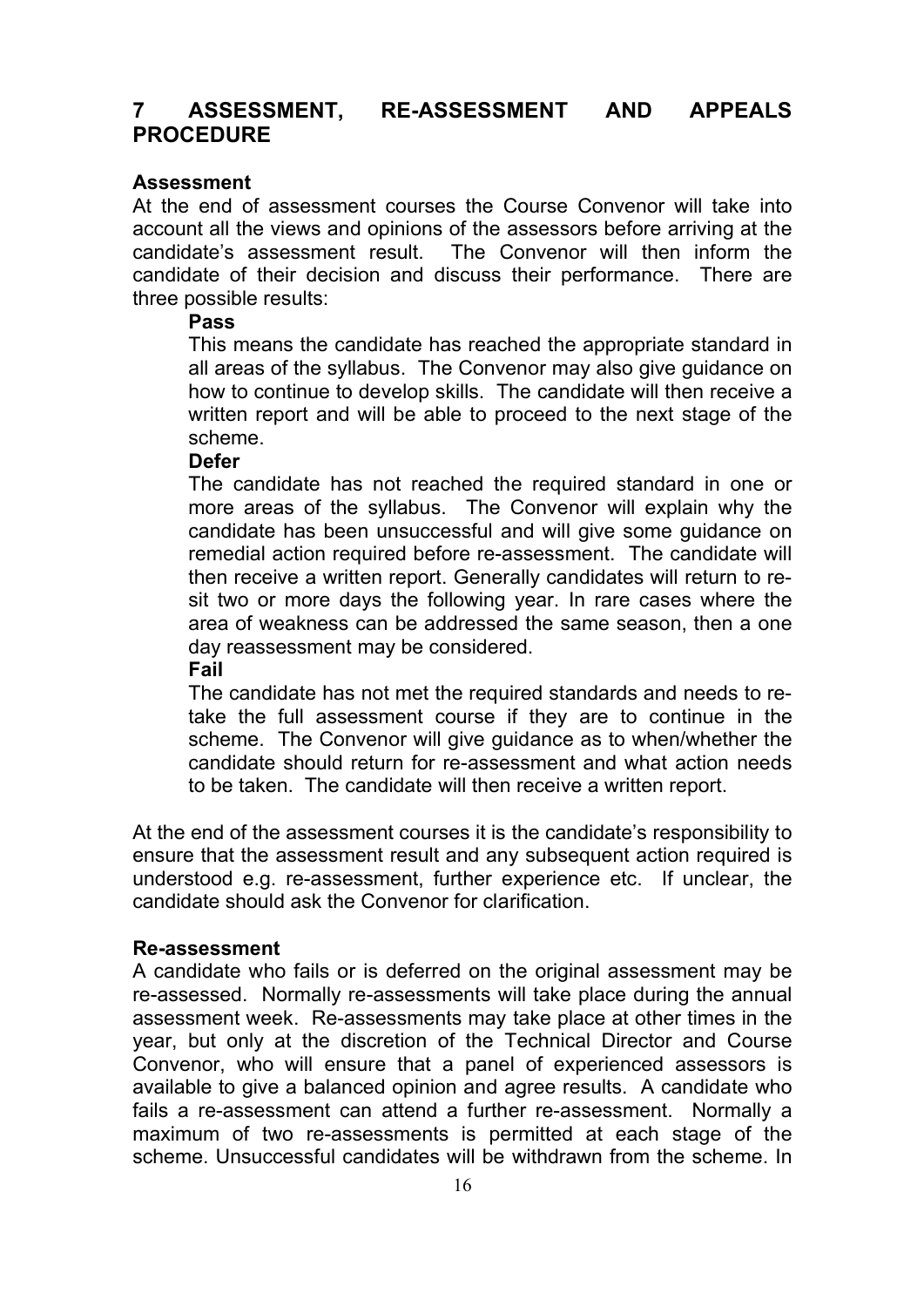exceptional circumstances candidates can apply to re-sit the assessment or re-start the training scheme.

#### **Appeals Procedure**

If an assessment candidate feels unfairly treated the options available *are:*

- *1. Make contact with the Convenor of the assessment course and explain* the concerns. The Convenor may be able to clarify the decision and resolve the appeal.
- **2.** If still unhappy about the treatment write to the BMG Technical Director explaining fully the concerns. The Technical Director may also be able to offer additional advice and resolve the dispute.
- **3.** If the appeal cannot be resolved by stages 1 and 2, the candidate or the Training Committee may refer the matter to the BMG Committee of Management. The decision of the Committee will be final.

If a Learner has a complaint concerning any aspect of the Training Scheme then they are first encouraged to discuss the matter with their Mentor.

If the matter cannot be resolved through contact with their Mentor then the Learner is directed to contact the PSC (Professional Standards Chair). The PSC may then investigate the complaint further and advise the Management Committee whether substantive grounds for the complaint exist.

The Management committee discuss the complaint and seek to find a resolution. They may dismiss or uphold the complaint or seek further information from the PSC or Training committee in order to help them make a final decision. The decision of the Management committee is final.

### **Timescales for completion of the BMG Training Scheme**

A candidate has 5 years to complete the scheme from completion of the induction phase (March after winter foundation course). After that if they are deferred they must usually wait a year to be reassessed. A candidate may be reassessed up to three times before being removed from the scheme. They may request to restart the training scheme at that time.

The candidate must stay within the 5 years irrespective of deferments.

A candidate may apply to the Management Committee for an extension to the 5 years in case of exceptional circumstances.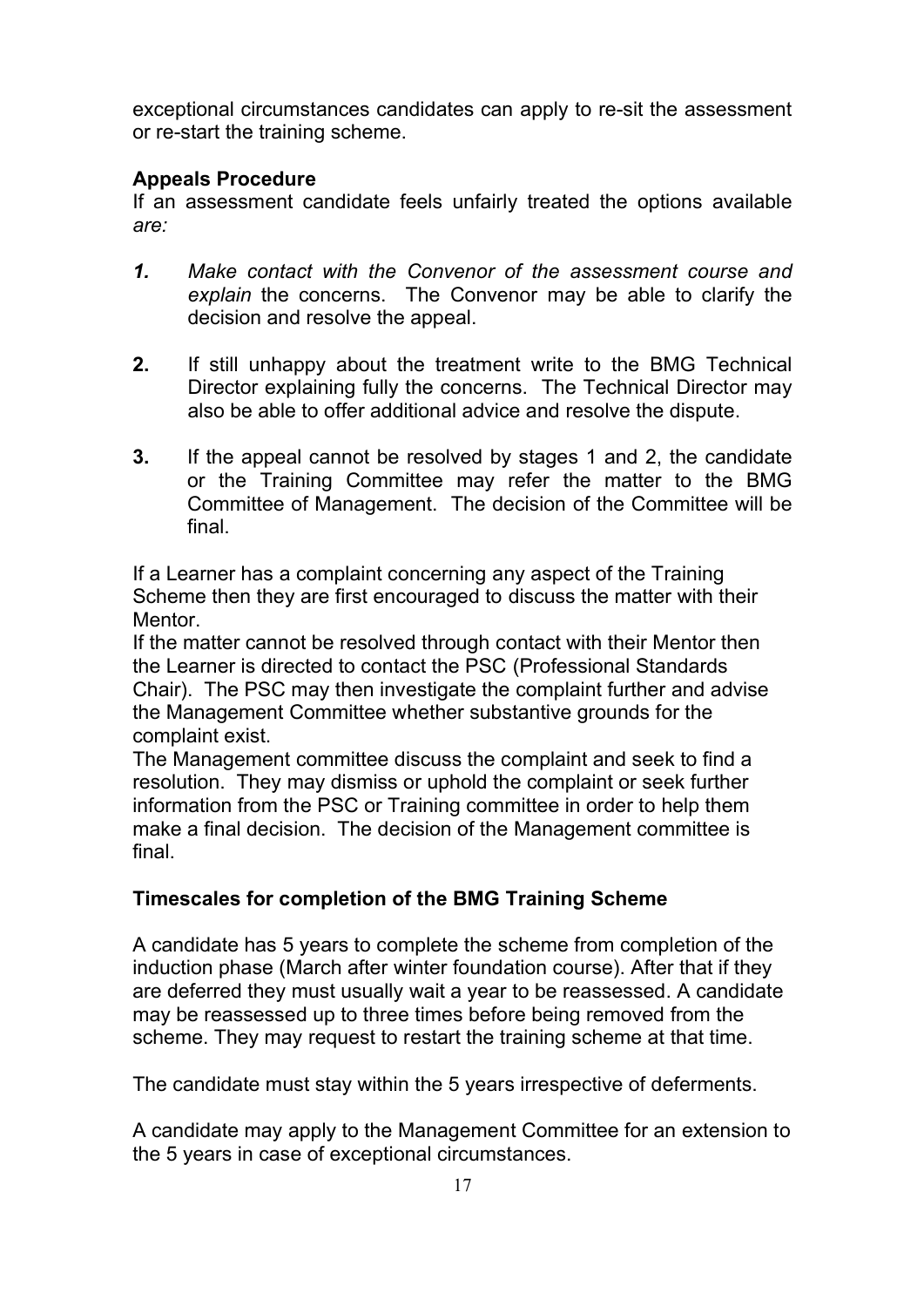# **SYLLABUS**

The following syllabus is a guideline it is by no means exhaustive, its exclusion here does not mean that those techniques not mentioned will not be covered and be expected to be delivered in a safe competent manner by a candidate.

# **1 GENERAL SKILLS AND QUALITIES**

During the Training and Assessment scheme the candidate is expected to develop and demonstrate a high level in the following:

- Judgement and decision making
- Expert mountaineering knowledge
- Communication skills including client briefing and assessment of ability
- Appropriate route selection and pace
- Route finding, assessment of terrain and hazard awareness
- Professionalism
- Client enjoyment, motivation, satisfaction and education
- Environmental awareness
- Personal organisation skills
- Client care on all grades of climbs and in all mountain situations
- Selection of emergency and first aid equipment
- Bivouac skills with reference to both the guide and the client
- Personal appearance and equipment

# **2 ALPINE AVALANCHE SYLLABUS**

#### **Alpine Weather**

- General influences relating to snowfall
- Local mountain weather and lifting mechanisms
- Mountain weather forecasting and forecasts

#### **Avalanche Phenomena**

- Types of snow failure
- Avalanche motion

#### **The Mountain Snowpack**

- Formation of snow in the atmosphere and on the snow surface
- The metamorphosis of snow
- Variation in the snowpack

#### **Snow Stability Evaluation**

- Snowpack structure, temperature, humidity and density
- Snow stability categories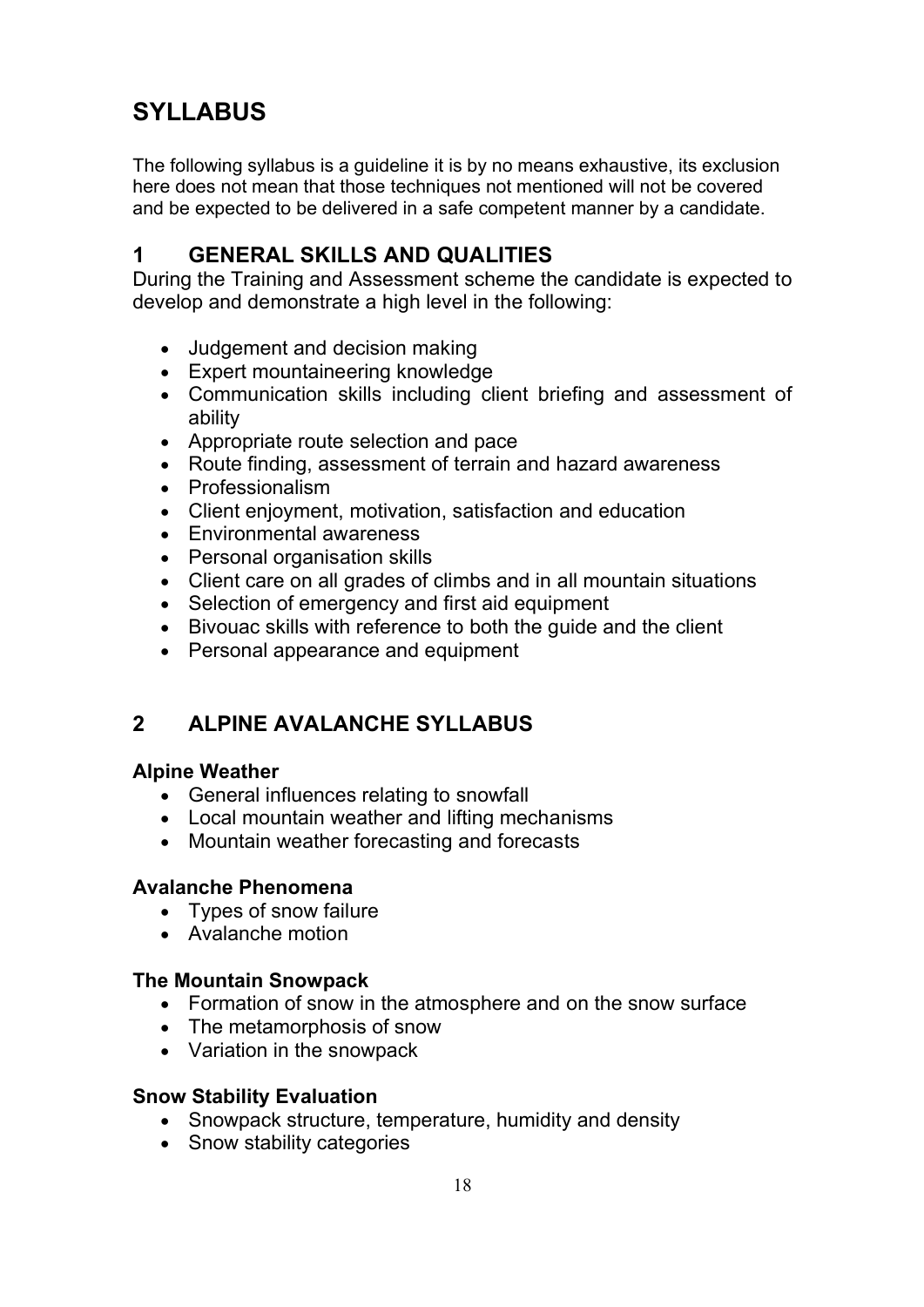- Evaluating snow stability for mountain excursions
- Common errors

### **Avalanche Hazard Forecasting and Situation Bulletins**

- Definitions and international scales for avalanche risk
- Checklist for hazard evaluation and forecasting

#### **Avalanche Terrain**

- Avalanche hazard and terrain features
- Slope configuration
- Forest
- Recognising past avalanche activity
- Considerations for travel terrain

#### **Winter Travel in the Mountains**

- Planning at home
- Approach strategy on the route
- Snow conditions
- Terrain
- Human factors

### **Safety and Self Rescue**

- Group management
- Route selection in risk areas
- Equipment
- The avalanche casualty and survival chances
- Rescue action by survivors and first aid priorities
- Formal search and rescue techniques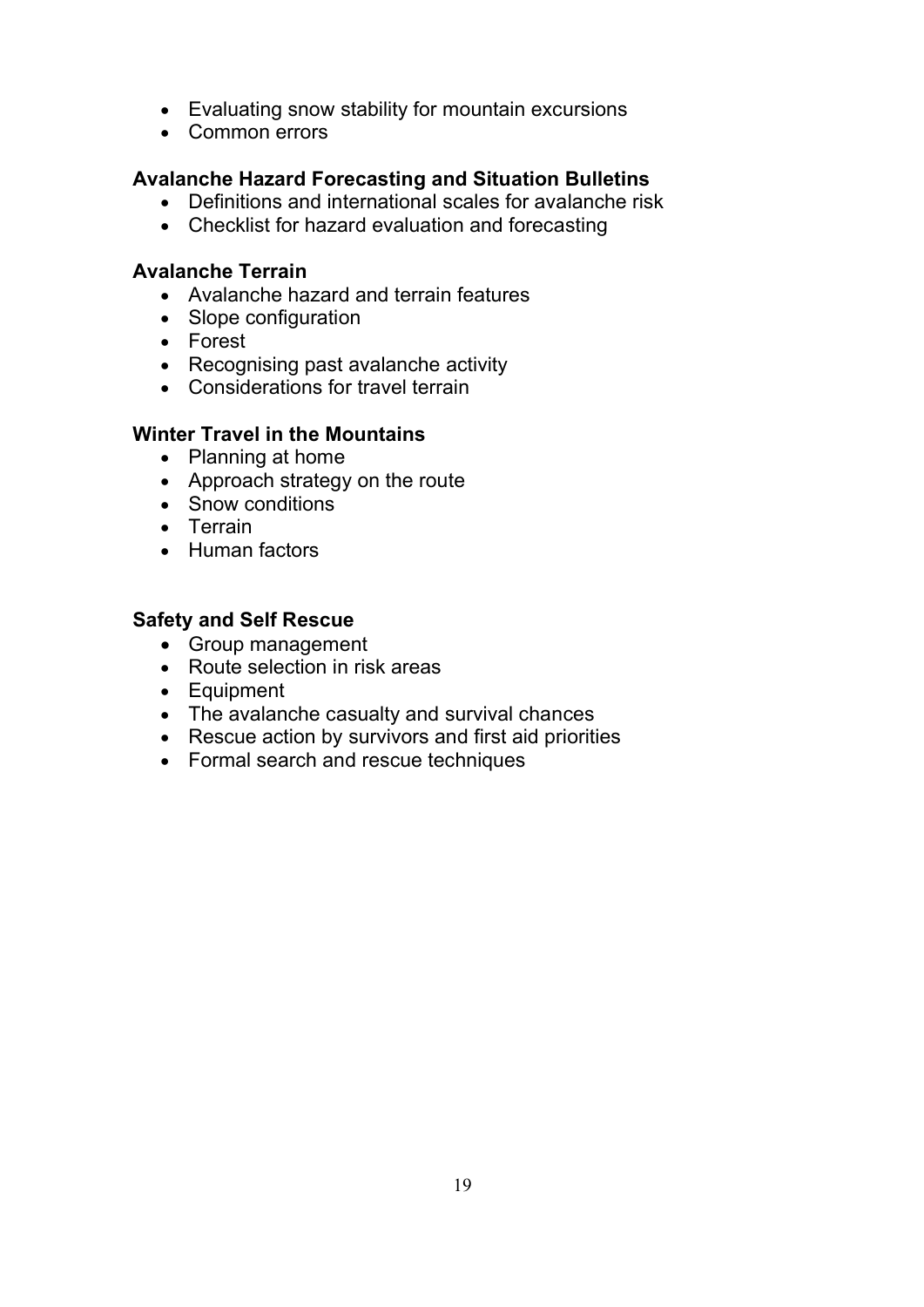# **3 SUMMER SYLLABUS**

### **ROCK CLIMBING**

Demonstrate care and leadership in the mountain environment to include:

- Personal climbing performance of at least El 5b
- Guiding at El 5b in rock boots and at VS in mountain boots with rucksack, doing so competently, safely, inspiring confidence and demonstrating judgement and client care.

**Knots** - a good working knowledge of all knots commonly used in mountaineering, to include:

- Tying-on knots
- Belay knots
- Tape knots

**Belaying** - setting up various anchoring systems to include:

- Single and multiple anchors
- Organisation of stance and changeover
- Belaying methods, modern and traditional
- Understand the use of direct and indirect belays

**Rope Handling** - various rope systems for climbing and guiding to include:

- Single and double-rope techniques
- Guiding clients in series and in parallel
- Use of protection for leader and second
- Down-climbing.

**Abseiling and Lowering** - knowledge of safe systems to include:

- Multiple abseils with clients, self-protection whilst abseiling
- Various abseil devices and methods
- Lowering and multiple lowers
- Abseiling and lowering past knots

**Improvised Rescue** - awareness of and ability to perform a variety of improvised-rescue techniques (using normal climbing equipment) to include:

- Prussiking and ascending a rope
- Escaping from the system
- Evacuation of injured climber
- Hoisting systems
- Assessing crag problems and determining the most efficient and effective solution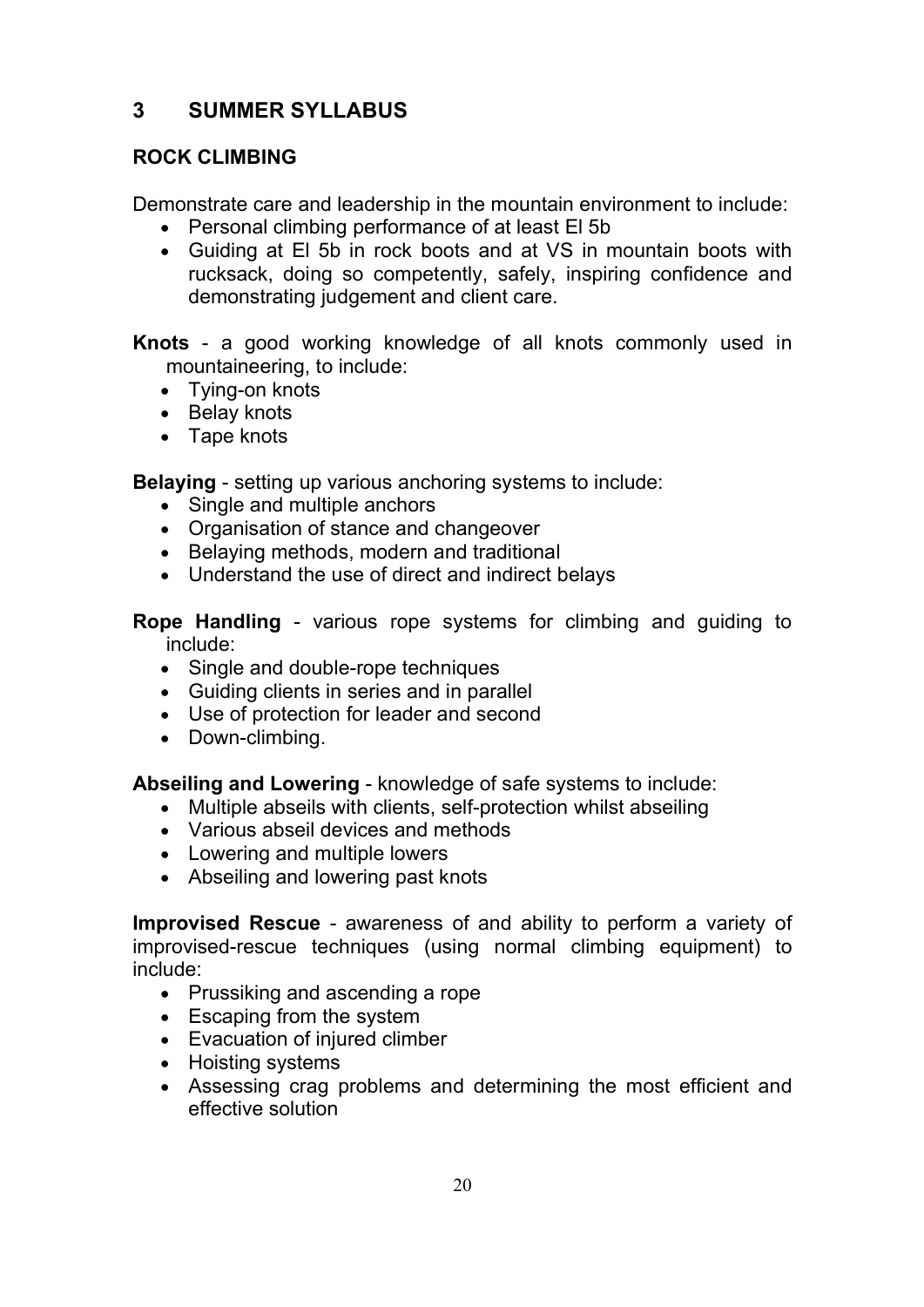### **INSTRUCTING AND GUIDING**

Demonstrate an ability to teach summer rock climbing and associated mountaineering or group related activities including:

- Teaching climbing to beginners
- Coaching climbing and movement
- Teaching advanced rope work
- Teaching and supervising lead climbing
- Group activities to include bouldering, single pitch climbing, abseiling, group adventure and use of climbing walls

#### **SCRAMBLING**

Awareness of and ability to protect clients on various types of scrambling terrain both in ascent and descent including:

- Care and leadership of clients when un-roped
- Short roping- dynamic and fixed rope lengths
- Effective and simple pitched climbing
- The use of direct and indirect belays
- Moving together
- Route finding with and without a guidebook
- Client care in the mountain environment

### **NAVIGATION**

An ability to navigate with speed, pace and efficiency in all summer conditions on mountain terrain including:

- Use of relevant maps, scales and conventional signs
- Knowledge of contours and other methods of showing relief
- Measuring distance on the map and the ground
- Navigating/route finding across country with map alone
- Effective methods of relocation and search techniques.
- Efficient navigation in poor visibility and in darkness
- Route planning
- Use of GPS
- Teaching navigation in a structured format

### **FORMAL MOUNTAIN RESCUE**

Familiarity with Mountain Rescue in United Kingdom including:

- Knowledge of general organisation of search and rescue and casualty care
- Use of equipment for general and crag rescue situations

### **PHYSICAL PERFORMANCE AND COACHING IN MOUNTAINEERING**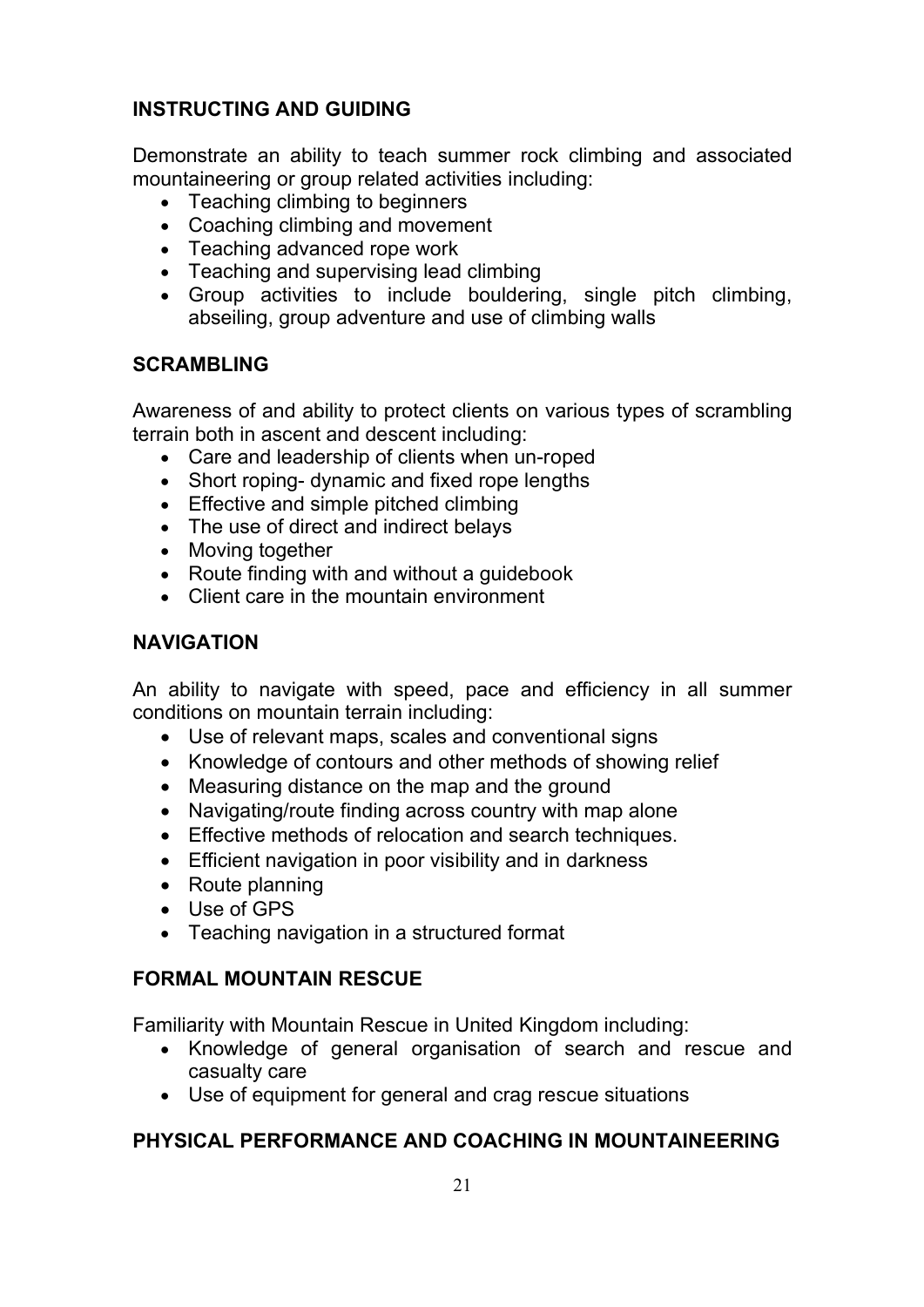- Physical performance
- Avoidance of injury
- Coaching, leadership and assessment skills
- Other mountain training schemes in the UK
- Guiding, professional liability and the law
- The role of technical experts and current legislation
- The mountain environment

# **4 WINTER SYLLABUS**

Competence in all summer skills in climbing and mountaineering is assumed.

### **WINTER CLIMBING**

The candidate should demonstrate:

- Good general winter mountaineering skills in the use of axe, crampons and rope for moving over easy, mixed terrain
- Excellent movement skills over moderate mountaineering terrain with an ability to manage others appropriately
- Excellent navigation skills and ability to undertake a mountain expedition in hostile conditions
- An ability to climb competently at Grade V on ice and on buttresses
- Competent and efficient at all types of Grade V terrain
- An ability to provide two days of appropriate and structured winter climbing for clients using suitable training and guiding skills
- Speed of movement and appropriate rope work skills
- Good choice and construction of sound, appropriate anchors
- Competent route finding
- Sound placement of runners for the safety of both leaders and second
- Understanding and choice of climbing tools and their uses
- Self- and improvised-rescue techniques and rescue procedures

### **INSTRUCTING AND GUIDING**

The candidate should demonstrate an ability to teach winter skills to groups and individuals of any ability on the following subjects:

- Appropriate selection of equipment and clothing for winter
- Awareness of objective dangers and hazards
- Basic winter skills including walking on snow, up and down hill
- Use of the ice axe for walking, climbing and self arrest
- Climbing skills, rope work and belay techniques for winter climbs
- Use of specialist winter climbing equipment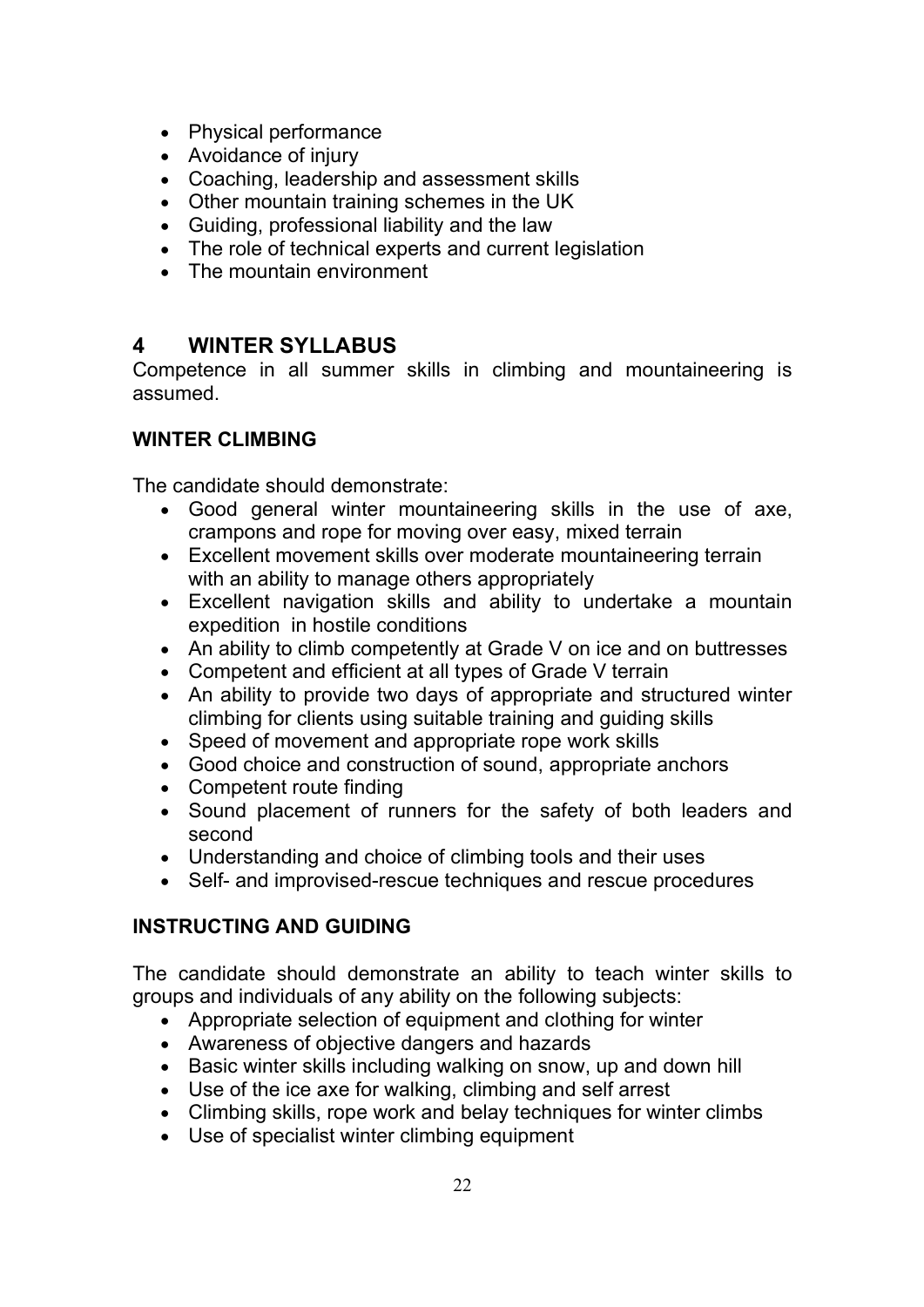The candidate should demonstrate suitable guiding skills such as:

- Have an accurate assessment of the anticipated conditions on the mountain
- Be able to select the best and most appropriate objective for the client based on this assessment
- Quick and accurate assessment of client's abilities
- Awareness of any opportunity to teach appropriate and relevant skills when approaching the mountain or route
- Ensure the comfort of the client, whenever possible, by creating sheltered stances and using appropriate belay systems that can be dismantled efficiently and easily
- Efficient transitions from one rope technique to the next as terrain dictates
- Placing runners for the client's peace of mind as well as safety
- Be inspiring and reassuring company in the mountains
- Have an excellent knowledge of the winter mountain environment and winter climbing history

•

### **NAVIGATION**

The candidate should be able to navigate to a high degree of accuracy in hostile winter conditions:

- Applying all the skills of summer navigation to the winter environment
- Decisiveness
- Being able to use advanced skills to relocate in poor visibility e.g. use of aspect of slope, break of slope etc.
- Navigating quickly and directly when circumstances necessitate

# **AVALANCHE AND METEOROLOGY**

The candidate should have a thorough understanding of UK snow conditions and be able to make correct judgements with respect to avalanche potential and risk evaluation including:

- Knowledge of avalanche classification and the role of the Scottish Avalanche Information Service
- Making accurate snowpack assessments using weather history, snow fall and snowpack history, current weather interpretation, visual observation and snow pit analysis
- Minimising risk in avalanche-prone conditions
- Procedures in the event of avalanche burial, searches etc.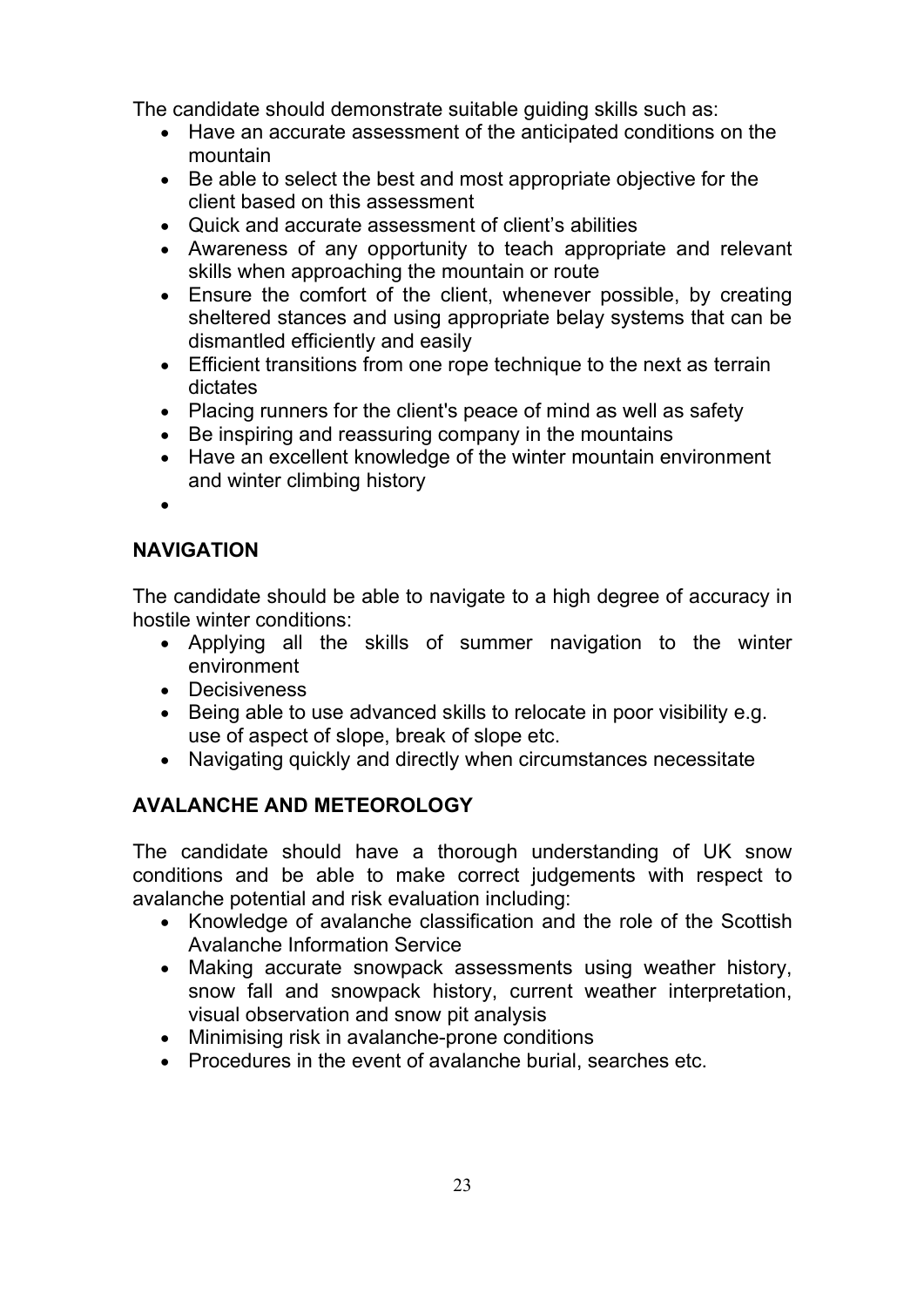# **5 ALPINE SUMMER SYLLABUS**

### **ALPINE CLIMBING**

#### **Rope-Handling Systems on Mixed Terrain and Rock** to include:

- Tying-in systems
- Methods of holding the rope
- Efficiency of movement
- Moving-together systems
- Adaptability of techniques to terrain
- Techniques of descent
- Appropriate choices of rope diameter
- Specific Alpine equipment plaquettes etc.

#### **Rope-Handling Systems on Glacial Terrain** to include:

- Tying-in systems
- Distance between climbers on the rope when journeying
- Roping-up arrangements
- Crevasse rescue

### **GENERAL SKILLS AND KNOWLEDGE**

- Hazard awareness
- Navigation and route finding in the dark, use of altimeters
- Use of guidebooks
- Gaining local knowledge
- Hut etiquette
- Local traditions and languages
- Other mountain users
- Use of radios and mobile phones
- Insurance
- Limitations of work with respect to the IFMGA and the EGC
- Route finding

### **ALPINE TEACHING AND GUIDING**

- The teaching of snow and ice craft
- Belaying
- Crevasse-rescue techniques
- Knowledge of equipment
- Techniques of descent

### **VIA FERRATA**

- Guidebooks and grades
- Sport via ferrata and Dolomites via ferrata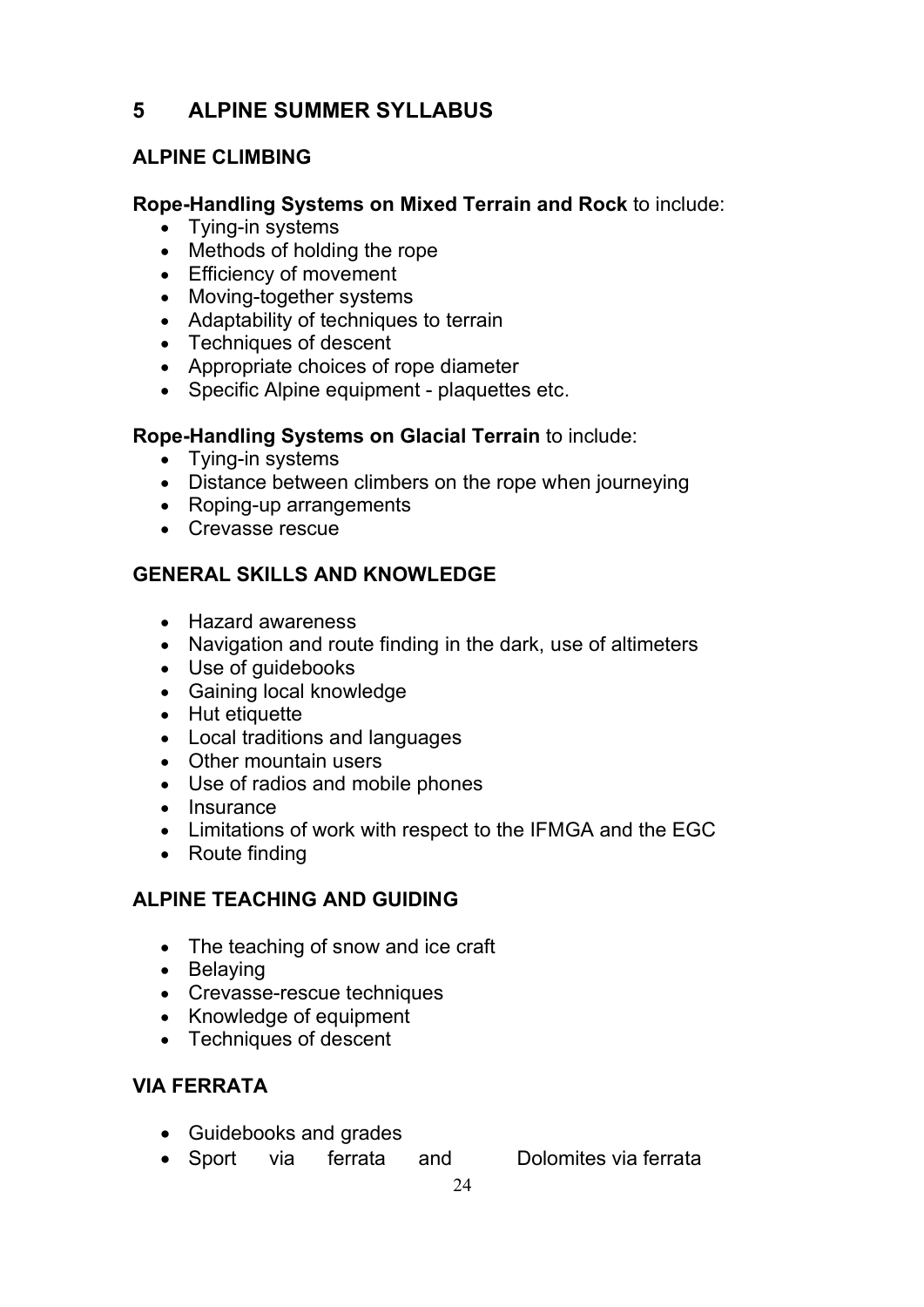- Equipment via ferrata lanyards, slings, helmets, boots, gloves
- Ratios
- Working with young people
- Un-roped and roped parties
- Ropes and tying-on systems
- Moving together, belaying techniques on steep sections
- Potential problems, rescue scenarios
- Weather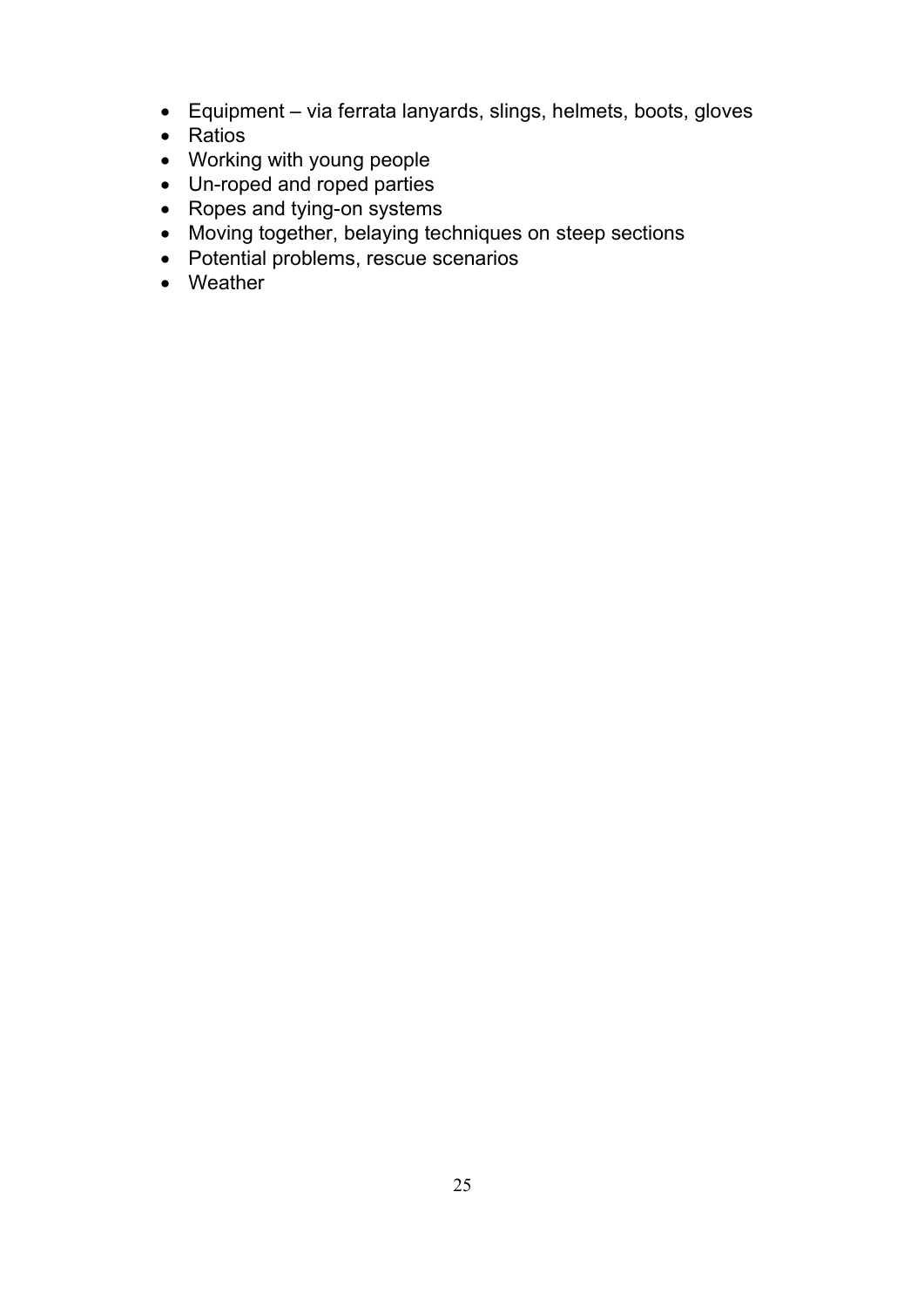# **6 SKI MOUNTAINEERING SYLLABUS**

### **ALPINE SKIING**

- Piste downhill skiing the ability to ski linked, parallel turns of varying radius with good basic balance and control
- Off-piste skiing the ability to ski in a variety of snow conditions safely, efficiently and in control

**Downhill Skiing Skills** - demonstrate good technique in the following areas, the candidate show demonstrate strong fluid style with a ski touring pack on:

- Deep snow
- Crusty snow
- Firm/icy snow
- Steep ground, side slipping, jump turns
- Bad visibility
- Braking with ski sticks

**Uphill Skiing Skills** - demonstrate and convey sound advice regarding:

- Use of equipment skis, bindings, ski crampons, skins
- Skinning technique
- Star turns, kick turns, use of axe to improve track and turning platform
- Setting a good skinning track route choice geared to client ability, equipment, terrain and snow conditions
- Carrying skis on rucksack

### **Roped Skiing**

- Rope choice, roping up, tying on, distance apart
- Roped skiing uphill/downhill, changing direction and rope control
- Holding a fall
- Escaping from the system
- Ski belays
- Hoisting and crevasse rescue

#### **Route Planning and Navigation**

- Route planning on the map/on the ground
- Use of altimeter
- Skiing on a bearing uphill, flat and downhill
- Judgement of distance stride pattern & ski length
- Use of GPS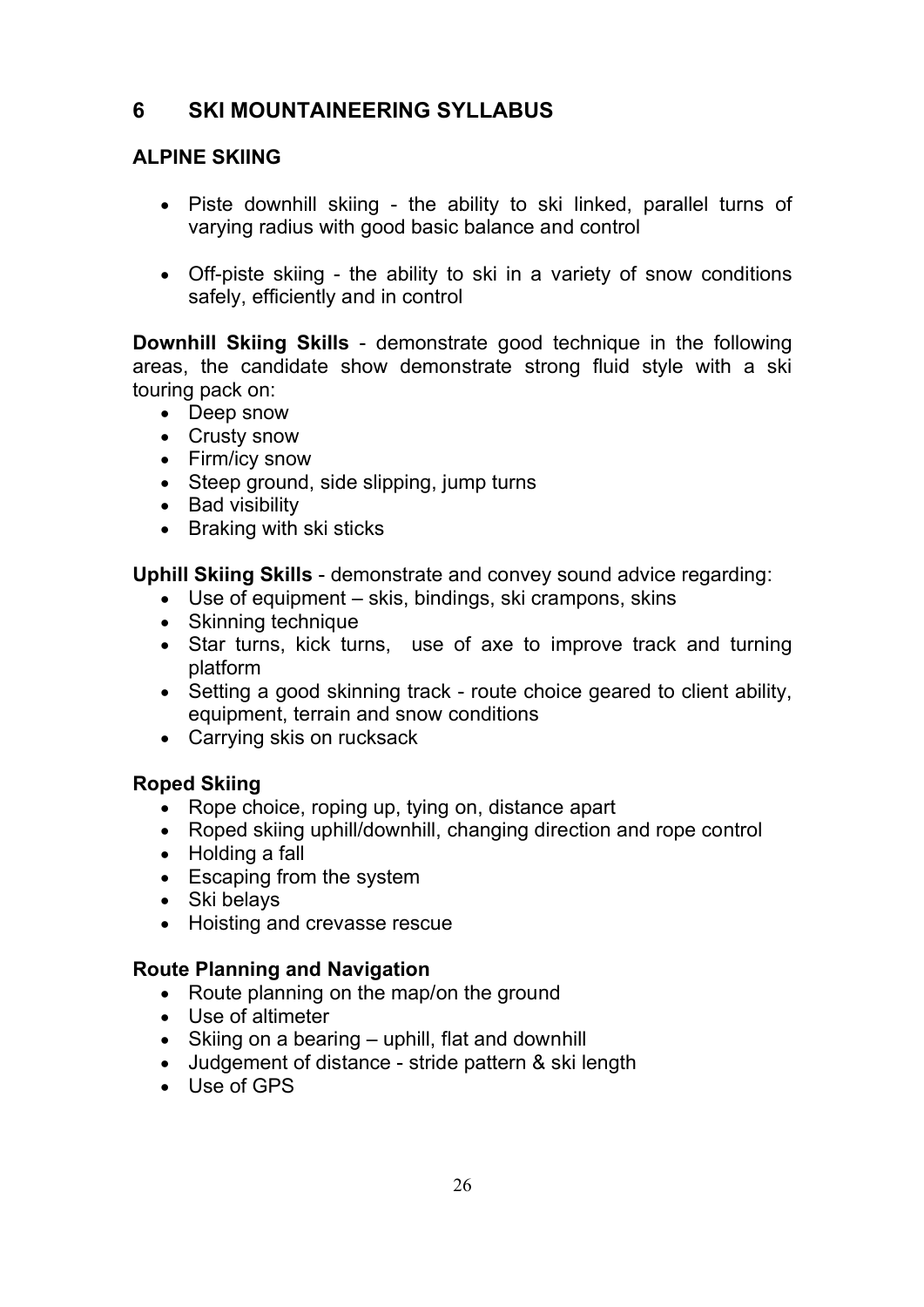#### **Rescue and Evacuation**

- Crevasse rescue problems associated with an unroped skier in crevasse
- Avalanche transceivers different types and limitations (multiple burials) client/guide transceiver checks and client training.
- Conducting a search
- First aid and cold injury
- Improvised sledge stretcher kit/bivi bag
- Evacuation of victim on improvised stretcher on a variety of terrain
- Understanding organisation of larger rescue, callout and search methods

#### **Avalanche**

Avalanche work on this course will be of a practical nature: related to conditions found in the week, avalanche terrain and route choice

#### **Tour Preparation**

- Planning and preparation and risk assessment
- Hut use
- Training and briefing clients
- Equipment

### **Off-Piste Guiding**

- Group management, control and briefing
- Guiding snowboarders
- Client care and security on difficult terrain
- Rucksack contents guide/clients/group, off piste/touring
- Searching for lost skis
- Route choice client ability, terrain traps, snow conditions
- Descent of avalanche-prone areas, precautions and protection
- Use of radios and phones
- Use of ropes for abseil/lower/static line
- Glacier skiing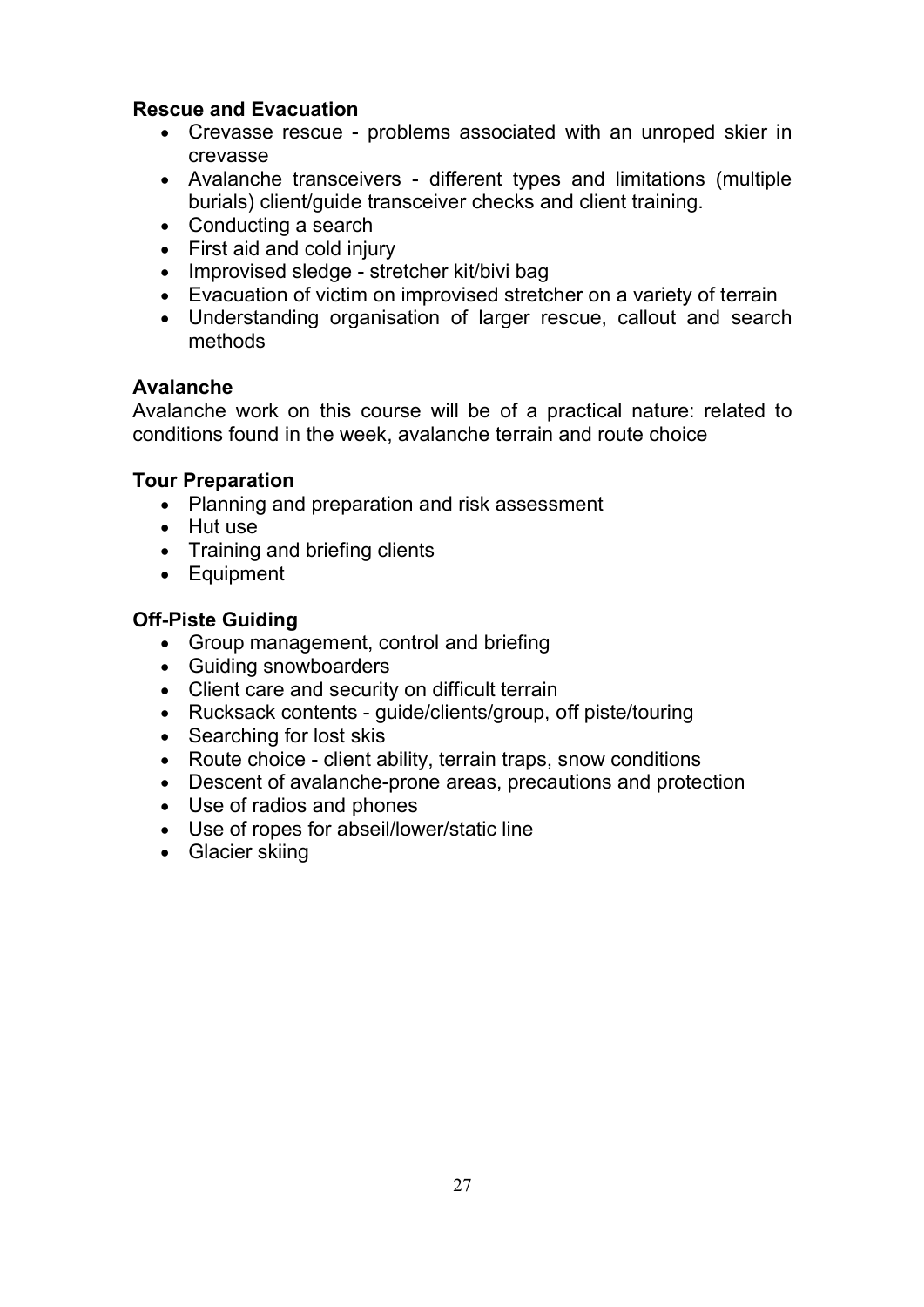# **GUIDANCE NOTES**

# **APPENDIX 1 SAMPLE PROGRAMMES**

Training and assessment courses are predominantly practical and are based on the syllabus requirements. On all training/assessment courses sample programmes are given as a guide. Convenors make decisions about the courses based on the prevailing conditions and may adjust the format and content accordingly. The individual days may be moved and/or changed to suit area, conditions and needs of the course and candidates.

### **1 Entrance Exams**

The induction courses are formal courses open to candidates whose applications have been accepted by the BMG Training Committee.

### **1.1 Rock Entrance Exam and Foundation Training**

#### **Day 1 Rock climbing assessment at El 5b**

Demonstrate competence in rope work and leading on multipitch routes at a grade of E1 5b in rock boots and grade V in mountain boots. Candidates coming forward to this rock climbing assessment are expected to be safe in terms of their rope work and other related areas of competence.

#### **Day 2 Short Roping**

Dynamic short roping in the summer UK environment **Evening:** Night Navigation

#### **Day 3 Improvised rescue**

Basic overview of multi-pitch rock climbing guiding and improvised rescue. **Evening:** Debrief

MIA holders can apply for exemption from days 2 and 3.

This course normally runs in the autumn in England or Wales during September.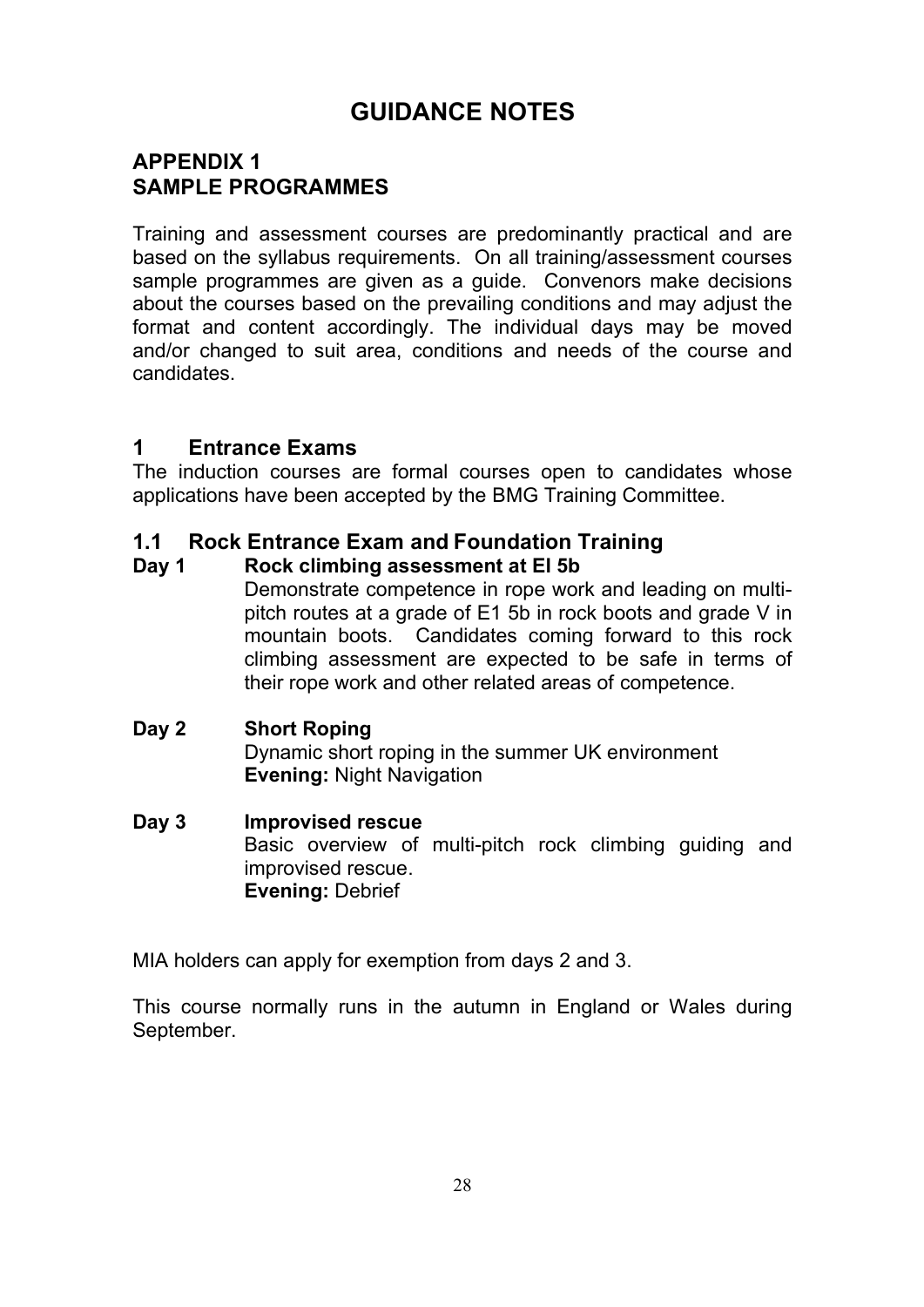# **1.2 Ski Technique Course**

A three-day course based in a ski area in the Alps, teaching candidates personal skiing skills on and off-piste.

### **1.3 Ski Entrance Exam**

#### **Day 1 Skiing**

Downhill skiing, on and off-piste, candidates should demonstrate skiing ability at an acceptable level. Recommendations for improvement will be made if necessary.

This course normally runs in the Alps during January. The BMG Ski Technique course will run at about this time and candidates are required to attend.

### **1.4 Cascade Training Course**

This course normally runs in the European Alps in January or February

**Day 1.** This day covers specific guiding techniques appropriate to cascade ice climbs.

# **1.5 Winter Entrance Exam & Foundation Training course**

### **Day 1 Winter climbing**

Candidates demonstrate general winter mountaineering skills and climb an appropriate route of grade V.

### **Day 2 Winter skills**

General mountaineering and navigation Route selection and approaches Hazard avoidance and client care

#### **Day 3 Instructional Skills**

Teaching of winter skills, navigation and avalanche awareness

MIC holders can apply for exemption from days 2 and 3. This course normally runs in Scotland during February and/or March.

The Candidates need to be aware and prepared for the fact that the induction courses may be run in less than ideal conditions. Candidates who are clearly deficient in any area will not be allowed to proceed with the BMG Training Scheme and will be informed of this decision during the induction courses review.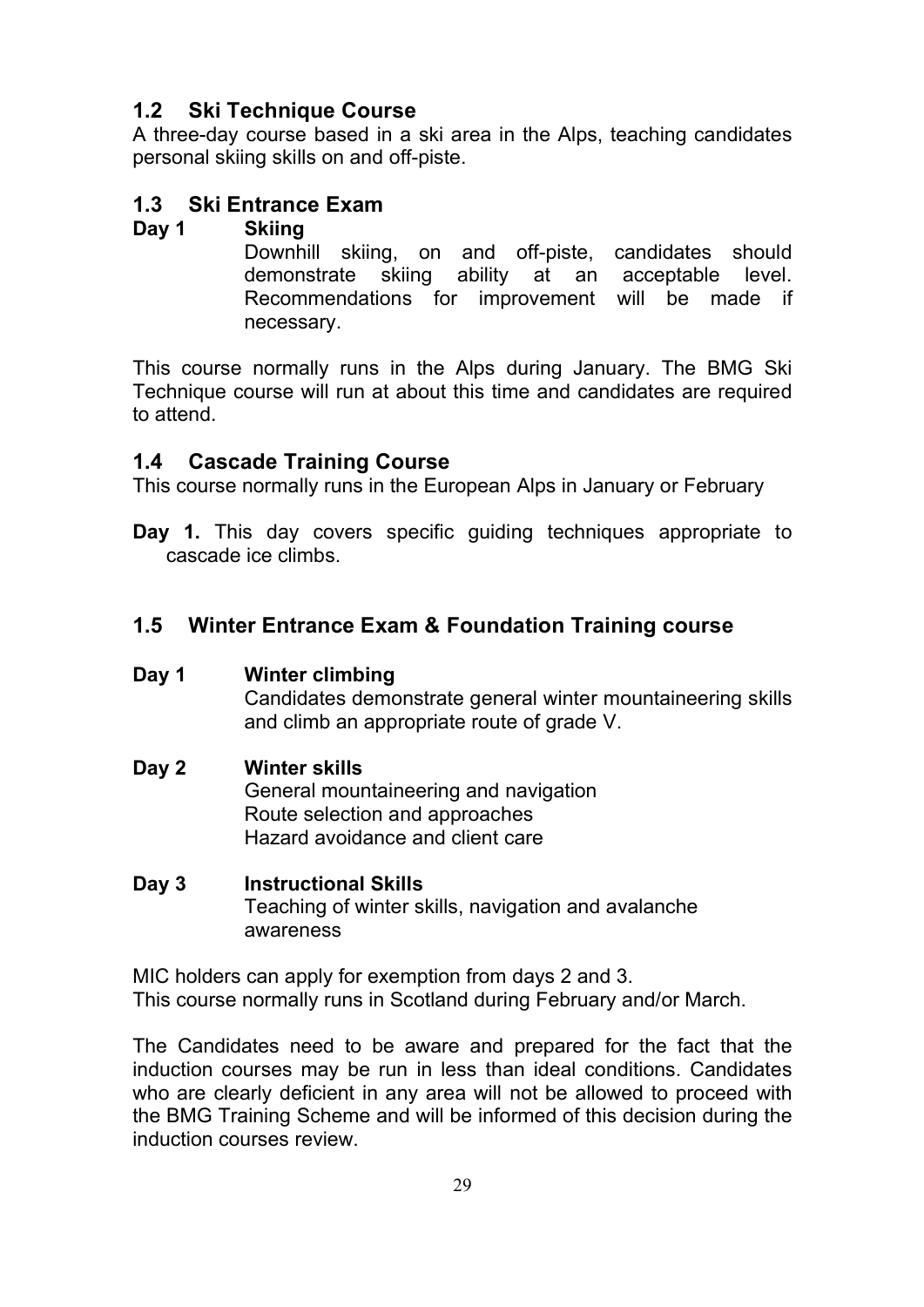# **2 Summer Training Course**

### **2.1 Summer Training – Rock 1**

This course normally runs in the Lake District during late April/early May.

### **Day 1 Guided rock climbing**

Establishing aims and delivering a structured day. Rope methods for differing guide to client ratios. Stance management and organisation. Use of descents, multiple abseils/lowers and client care. Review of the day

### **Day 2 Short roping**

Short roping techniques in practice with one/two clients on serious mountain scrambling terrain, in ascent and descent. Techniques covered include simple pitched climbing, short pitches and moving together. Aspects such as anchor selection and use, various belay methods, risk assessment and client care will be covered. Review of the day

#### **Day 3 Teaching climbing**

On multi-pitch routes focusing on teaching principles, techniques and delivery of a structured day. Aspects such as teaching methods, learning styles, use of different rope systems, progression and teaching leading will be covered. Review of the day

### **Day 4 Consolidation**

An opportunity to further practice and consolidate key skills and techniques with a day on mountain rock climbs and scrambles. Route finding, navigation, the use of different rope systems and client care will be covered. Review of the day

**Course debrief** and individual **action plan** will follow this day to complete the training course.

# **2.2 Summer Training – Rock 2**

This course normally runs in North Wales during late May early June.

### **Day 1 Introducing the Coaching Process**

Climbing wall and classroom sessions to explore the process of adapting techniques to optimise learning. Review candidates short roping development to explore how best to learn, coach and develop complex skills. The Psychology of Client Care (lecture/session)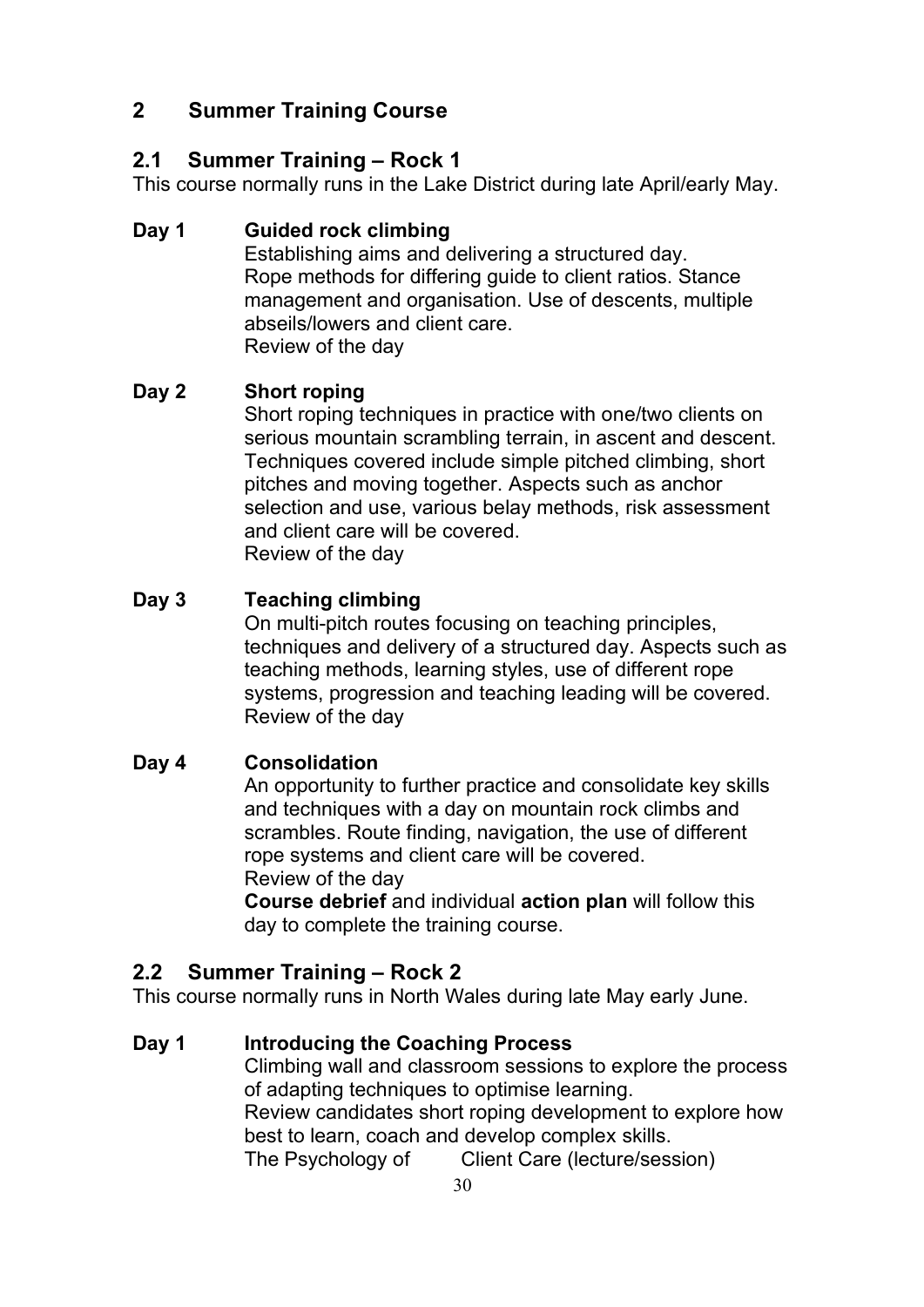#### **Day 2 Structured Progress and Client Development**

Keeping comfortable: sponsored session by WL Gore Building progression and decision training into our coaching Structure of Practice for optimal learning Coaching climbing movement Occupational Health, LTAD and injury prevention. The risks of a long term involvement in adventure sports; and practical ways to look after your knees and your clients' lungs!

#### **Day 3 PSC and Navigation**

Professional Standards in Guiding. From insurance to reporting to the work of the PSC The theory of coaching strategic mountaineering skills, followed by a practical day outdoors looking at teaching and assessing navigation. The day will consider various judgment skills that need to be trained and assessed as a technical advisor, or for working on the schemes and awards of Mountain Training.

Structure of Mountain Training in the UK and overseas

#### **Day 4 Assessment Experience**

A day of "putting it all together" with real mock clients under an experienced BMG mentor. This day will run at a 1:2 ratio and can be tailored to best suit the action plan for each candidate.

Course review, and action plans prior to assessment.

#### **3 Summer UK Assessment**

This course normally runs in North Wales in September.

**Introductory evening:** Informal meeting with Course Convenor and available assessors.

### **Day 1 Personal climbing performance** Leading confidently on multi-pitch routes at El 5b, on major mountain crags or sea cliffs. Emphasis will be placed on personal performance, efficiency, rope management, stance organisation, route finding and the safety and well-being of fellow party members. Two candidates will climb for the day with one assessor.

**Evening;** Theory paper based on technical knowledge and general knowledge of British and world climbing (approximately 1hour, 30 minutes).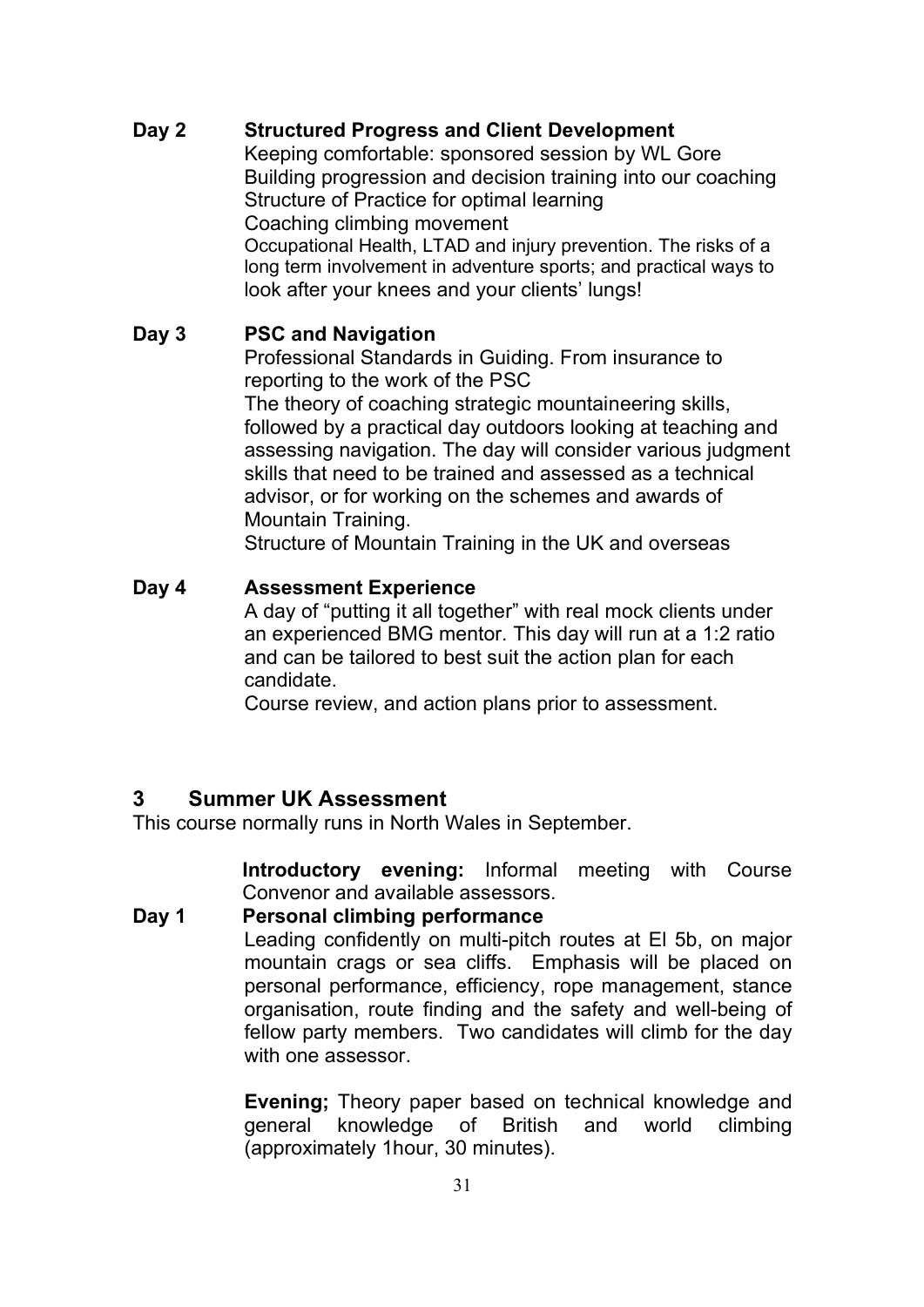Debrief of theory paper and a chance to ask the Course convenor any questions associated with the assessment**.**

#### **Day 2 Improvised crag rescue**

Solving a number of problems encountered on multi-pitch climbs, including dealing with accidents, emergencies and situations which will include lowers, hoists, accompanied abseils etc. Candidates will also be expected to solve common problems created by clients. One assessor will assess two candidates climbing on E1 terrain.

#### **Days 3, 4 Overnight and mountain expedition**

This is an intensive two day expedition which is based around long mountain climbing and scrambling routes involving pitched climbing, short roping, night navigation, a bivouac and client care. Emphasis is placed on the candidate's mountaineering judgement and consideration for the safety and comfort of the assessor acting as a client. One assessor will assess two candidates.

#### **Day 5 Client day**

Guiding one adult client for a day's rock climbing on multipitch crags. Candidates will meet their clients and will be expected to question them about their experience and aspirations and then plan a suitable day for their clients. Emphasis will be placed on client care and motivation. Equipment for clients will be available if necessary. One assessor will assess each candidate. The assessor may join the roped party as appropriate.

**Evening:** Lecture by experienced guide on ethics, professionalism and economic consideration of the guiding profession.

#### **Day 6 Teaching day**

Candidates will each have a novice climber for the day and will be expected to teach the skills and techniques of rock climbing and associated activities. The candidate will be expected to plan a suitable itinerary with the emphasis on the teaching of rock climbing and showing a logical progression through the day. One assessor will assess one candidate.

#### **Results and debrief**

Candidates will be formally debriefed and the results delivered individually by the Course Convenor.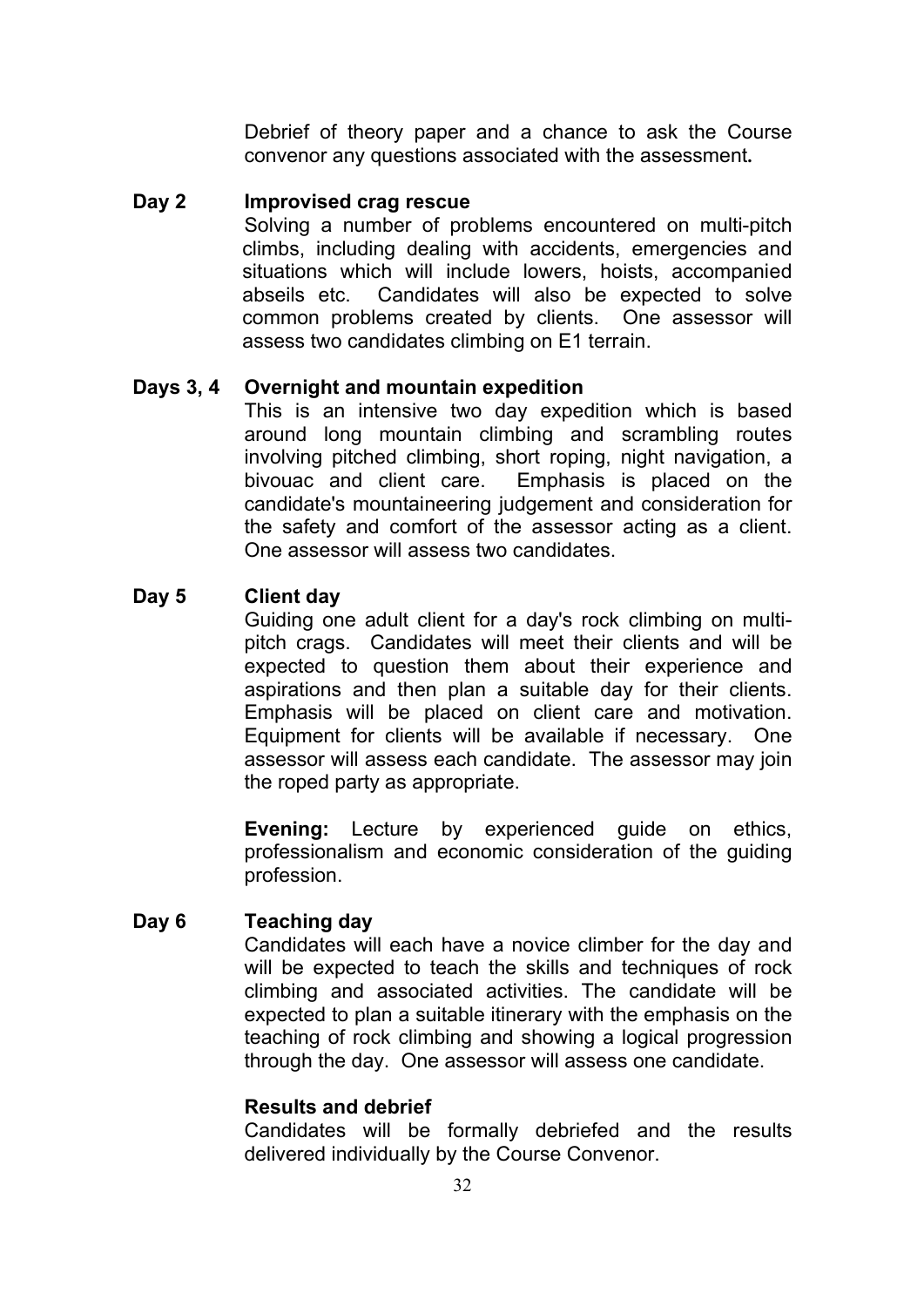### **4 Winter Training Course**

This course normally runs during the third week of January in Scotland.

- **Day 1** Personal climbing and general guiding skills. Stance management, retreats, rescues. Short roping skills. **Evening:** Navigation theory
- **Day 2** Techniques for guiding easy routes, client care, short-roping skills

**Evening:** Navigation skills and training into darkness

- **Day 3** Techniques for guiding harder routes, various rope techniques e.g. climbing in series, parallel, client care, short roping skills. **Evening:** Guides equipment/discussion of BMG Winter Assessment
- **Day 4** A mountaineering day developing short roping and short pitching techniques, moving together and navigation. **Evening:** Navigation skills and training into darkness
- **Day 5** A day of consolidation bringing together all the learnt skills of general mountaineering, guided climbing, navigation and instruction. **Evening:** Debrief and action plans moving forward

### **5 Winter Assessment**

This course normally runs during the first week in March in Scotland.

#### **Evening before course starts**

Formal meeting with Course Convenor and available assessors.

- **Days 1, 2 General mountaineering skills and expedition** Movement on steep ground, snow craft, ice craft, navigation, route finding, avalanche assessment, emergency shelters over two days with a night spent on the hill
- **Day 3 Personal climbing performance** Candidates climbing in pairs with one assessor leading on Grade V routes on mixed / buttress climbs.

# **Day 4 Personal climbing performance**

A snow and ice route in Cairngorms/Ben Nevis/Creag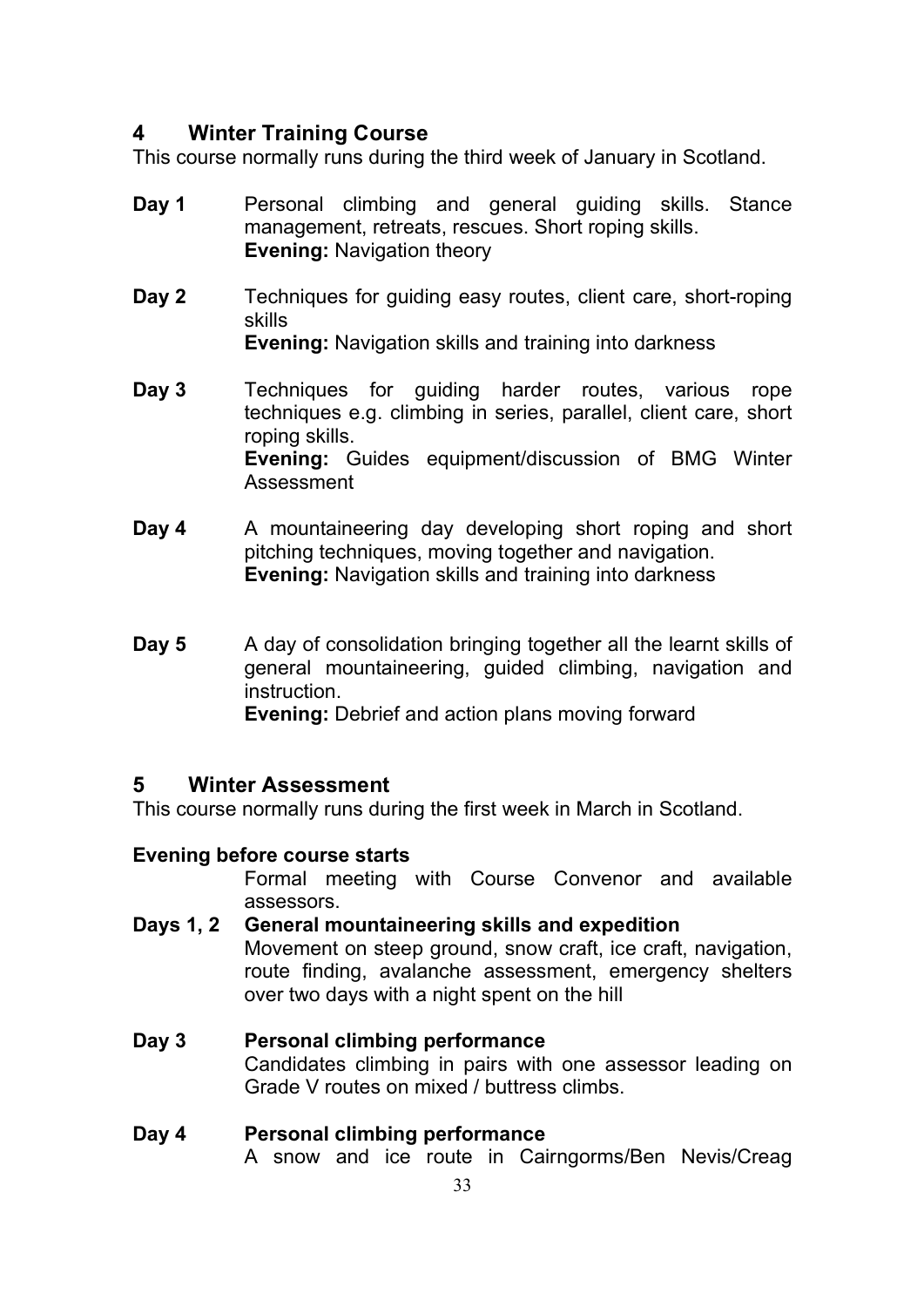Meagaidh. Candidates climbing in pairs with one assessor leading on Grade V routes

- **Day 5 Guiding day** Candidates prepare one client in snow and ice craft, belaying, rope work etc. as appropriate. The day should include the completion of a winter route. One assessor will assess each candidate.
- **Day 6 Guiding day, debriefing and results** Guiding same client on a longer route (typically Carn Etchachan, Creagh Meaghaidh, Ben Nevis). This will be at a standard appropriate to the clients' ability.

#### **6 Ski Touring Training**

This course normally runs late March or early April in the European Alps. Part of this course will take place in a ski area and the rest of the course will take the form of ski tours in the mountains.

- **Days 1, 2** Off-piste and downhill skills including party management, route selection, terrain and evaluation of conditions. Emergency procedures and the use of transceivers
- **Days 3,4,5** Ski tours in the mountains covering all aspects of ski mountaineering including route choice, uphill skills, touring equipment, glacier skiing, the use of ropes, emergency procedures and evacuation in remote areas.

### **7 Summer Alpine Training**

This 7 day course runs in June in the European Alps over a period of 8 days with a floating rest day.

- **Day 1** Roping up techniques and systems. The trainer will 'guide' the Aspirants for the major part of the day so as to demonstrate the standard.
- **Day 2** Ascent of a technical rock peak with a complicated descent using a variety of techniques.
- **Day 3** Ascent of a mixed peak, using guiding techniques on snow and ice
- **Day 4** Glacier day: ice craft, crevasse rescue systems and glacier crossing systems.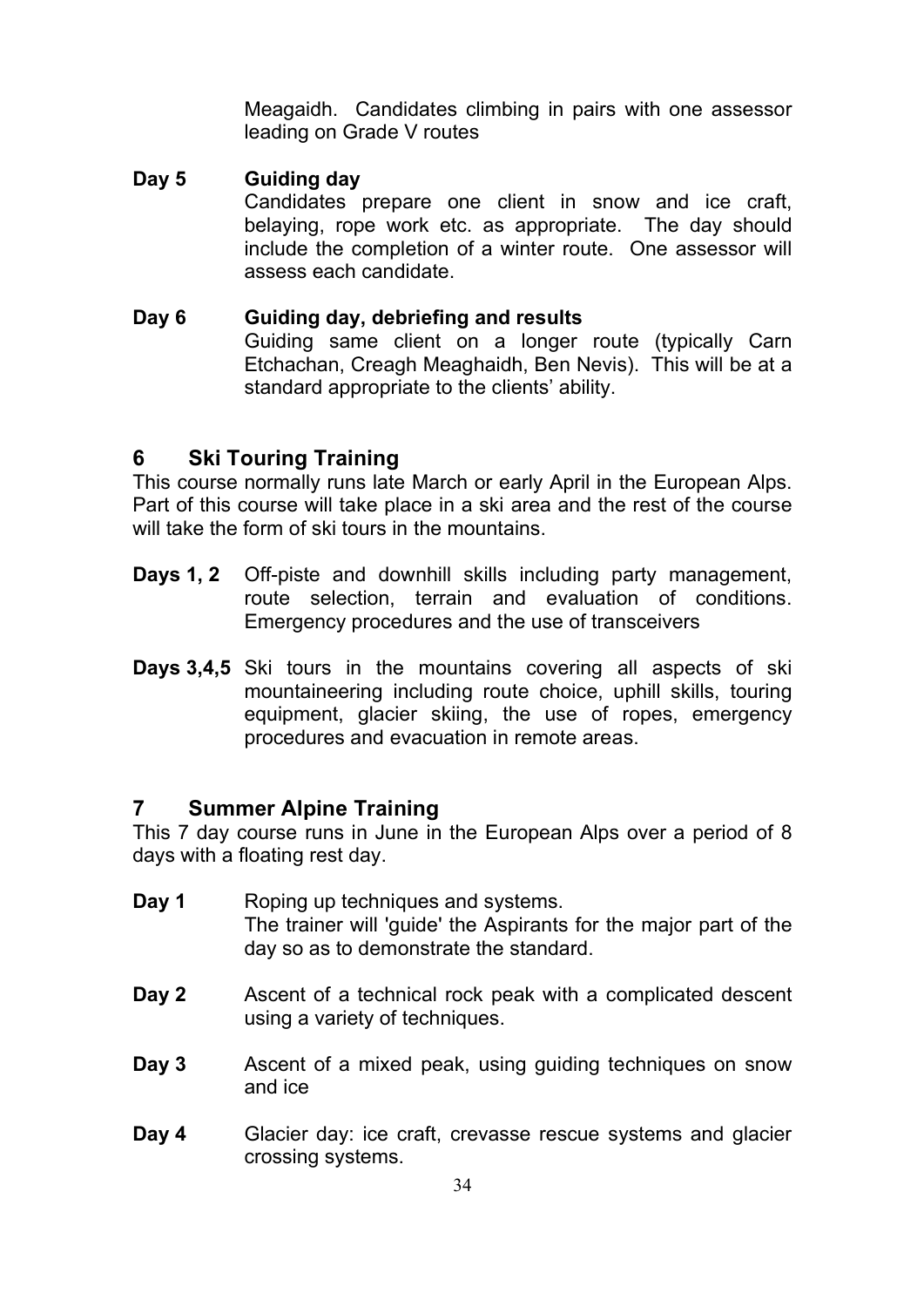- **Day 5** Ascent of a more difficult rock peak, Grade IV/V, with use of more advanced moving-together techniques where appropriate.
- **Day 6** Via ferrata training
- **Day 7** Consolidation of guiding techniques

Debrief and departure.

During the evenings, general topics as outlined in the Alpine Syllabus will be covered.

This course is usually run from a series of high Alpine huts. The programme is flexible to allow for weather, conditions and varying venues.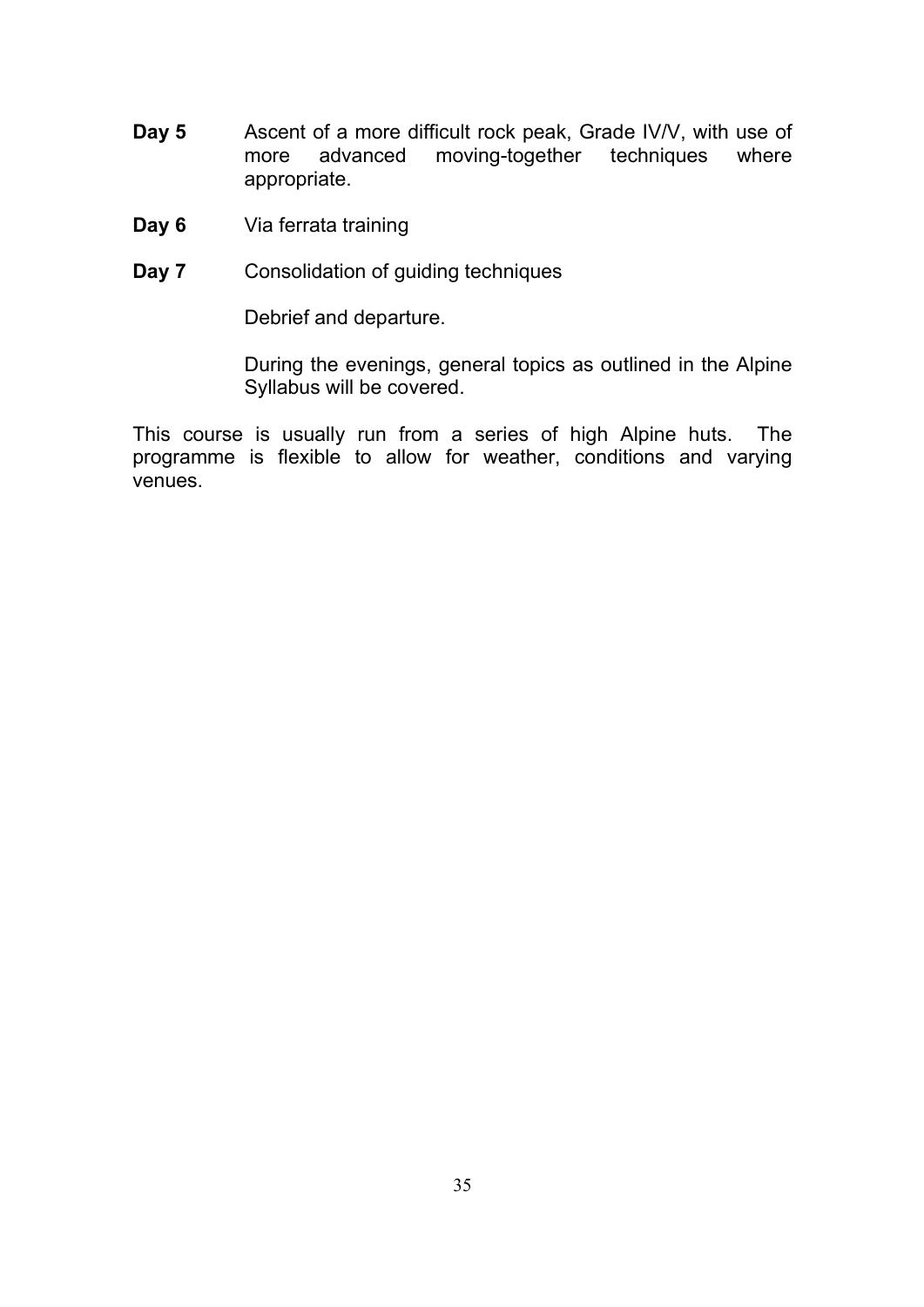# 8 **Ski Touring Assessment**

This course normally runs during the spring in the European Alps. This course is based in an Alpine area and will include up to four nights in an Alpine hut.

**Day 1 Downhill skills – ski level appraisal** Transceiver skills On/off piste personal skills Leading groups off piste On-/off-piste client care and leadership skills

### **Days 2-6 Ski touring skills**

Local tours and a hut trip assessing: Group management and client care Route planning, route choice and hazard awareness Uphill skills

Use of huts and remote emergency care/evacuation

Personal skiing standard will be assessed on a continual basis over the week

### **9 Summer Alpine Assessment**

This course normally runs during the middle of August in the European Alps in the Aspirants second alpine season

- **Day 1** Course introduction. Glacier day covering ice craft, crevasse rescue and roping systems for glacial travel.
- **Day 2** Ascent of a mixed route using a variety of guiding techniques on both snow and rock
- **Day 3** Ascent of a rock route using a variety of guiding techniques with an emphasis on speed and efficient rope work and systems in ascent and descent
- **Day 4** Ascent of a longer, more difficult rock route, assessing personal skills: speed, efficiency, route finding etc.
- **Day 5** Ascent of a longer, more difficult, mixed route, assessing personal skills.
- . **Day 6** Climbing multi-pitch rock up to French 5c/6a in mountaineering boots demonstrating good climbing style and appropriate guiding techniques in ascent and descent.

The individual days may be interchanged and/or changed slightly to suit area, conditions and needs of assessment. Throughout the week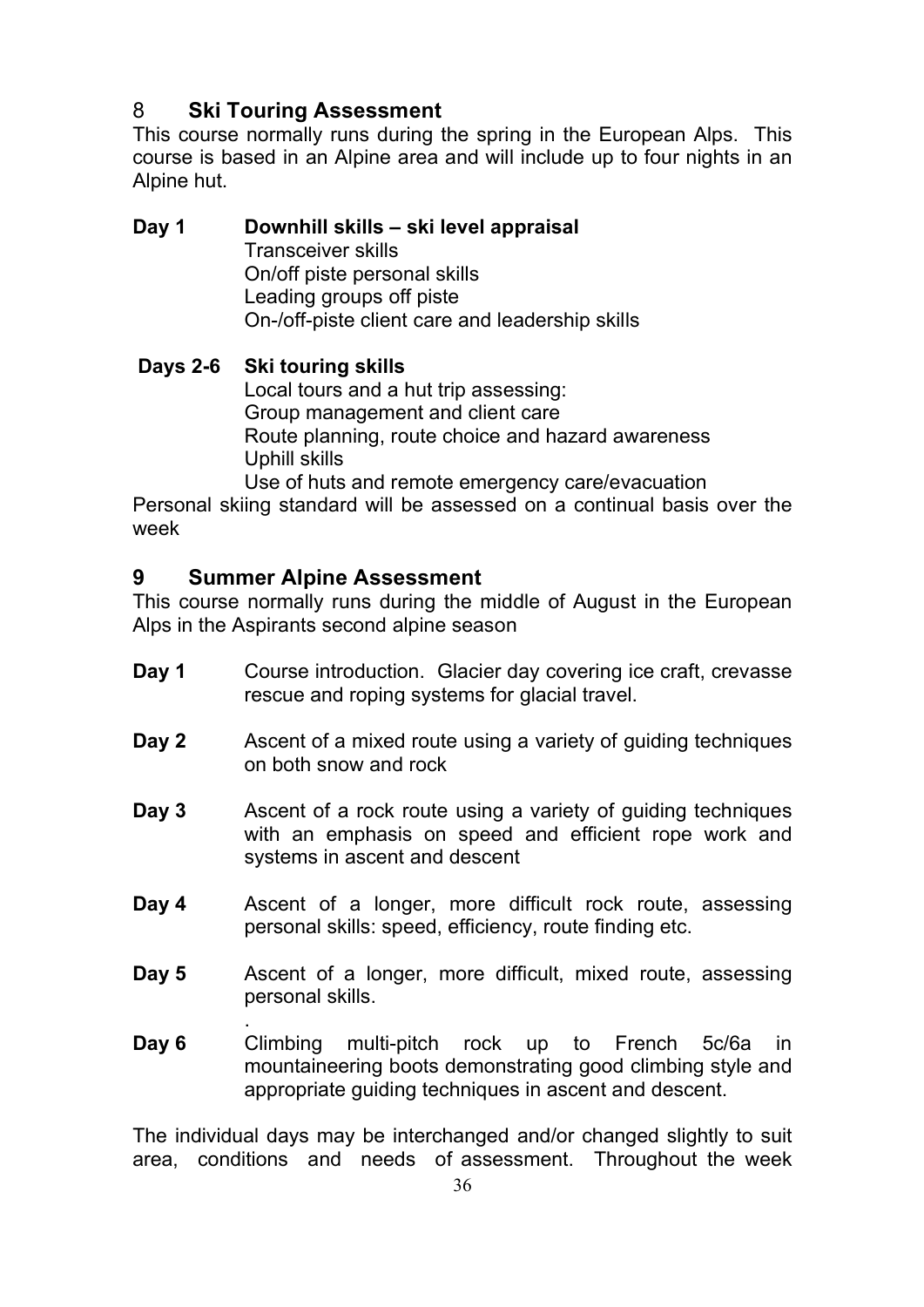navigation and route finding will be assessed

# **10 COMPLETION SEMINAR**

A half-day run at different times of the year and at venues to suit both the Technical Director and the Aspirant(s). Aspirant(s) will present their log books showing they have completed all the required components of the training and assessment scheme. The seminar will review the Aspirants' experiences through the scheme and give direction and guidance for their future careers as a Guide.

- Responsibilities of an IFMGA BMG Mountain Guide
- Working as a newly-qualified guide
- Accident and complaints procedure
- The BMG Association
- EPC and foreign registration to work
- Continued Professional Development
- Social media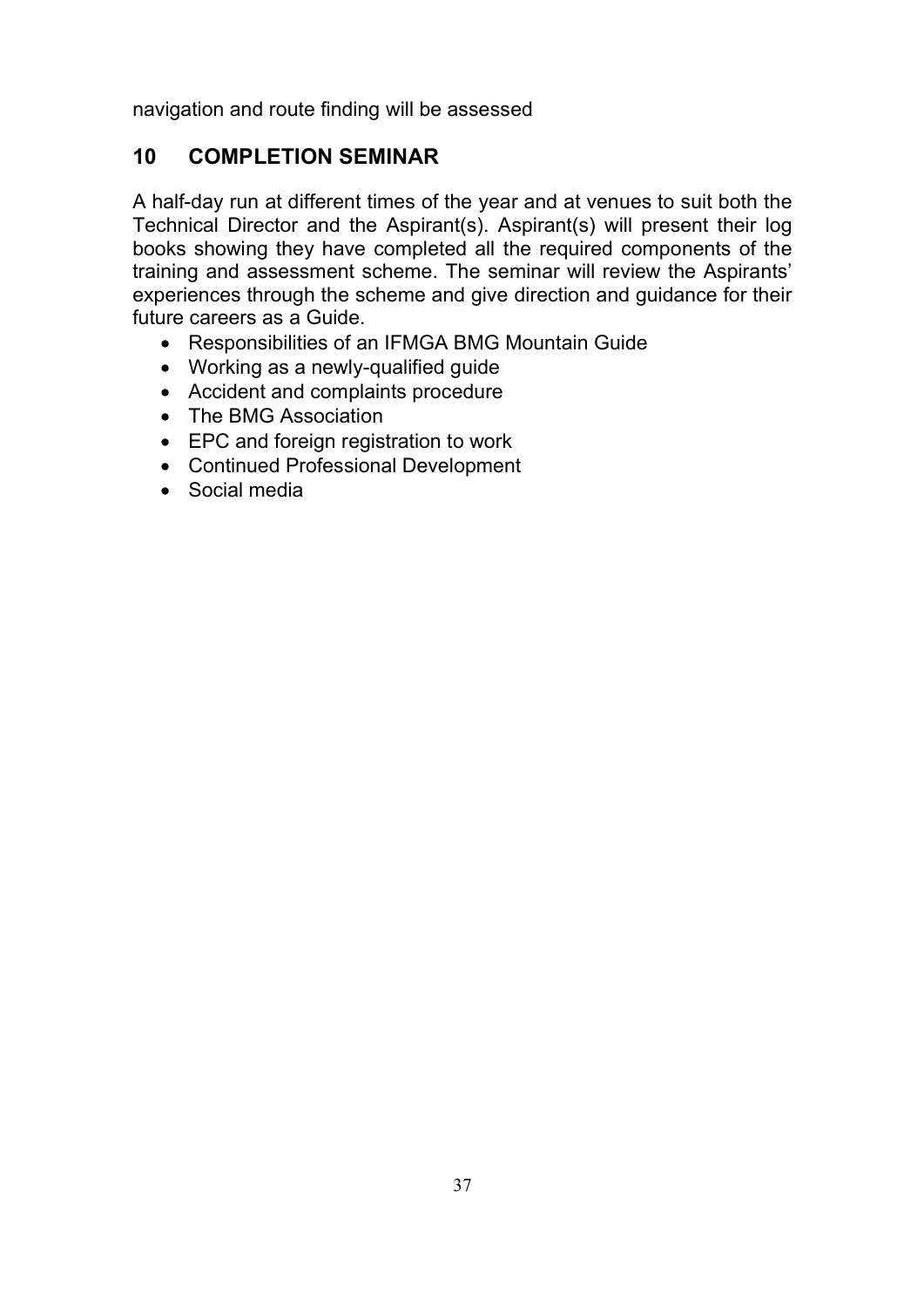|                          | <b>First Aid Certificate</b><br><b>Pre Requirements</b><br><b>References</b> |
|--------------------------|------------------------------------------------------------------------------|
|                          | <b>Application – End of May</b>                                              |
|                          | Rock Entrance Exam & Foundation Course (3 days) - UK                         |
| Registrant Status        | Ski Entrance Exam (1 day) - Alps                                             |
|                          | Ski Technique Course (3 days) - Alps                                         |
|                          | Winter Entrance Exam & Foundation (3 days) - UK                              |
|                          | <b>Application is accepted</b>                                               |
|                          | Summer Training Rock 1 (4 days) - UK                                         |
|                          | Physical Performance and Coaching Rock 2 (4 days) - UK                       |
|                          | Summer UK Assessment (6 days) - UK                                           |
| Trainee<br><b>Status</b> | Scottish Avalanche Training (1 day) - UK                                     |
|                          | <b>Winter Training Course (5 days) - UK</b>                                  |
|                          | <b>Winter Assessment (6 days)</b>                                            |
|                          | <b>Ski Touring Training Course (5 days) - Alps</b>                           |

# **Appendix 2: British Mountain Guides Training and Assessment Scheme**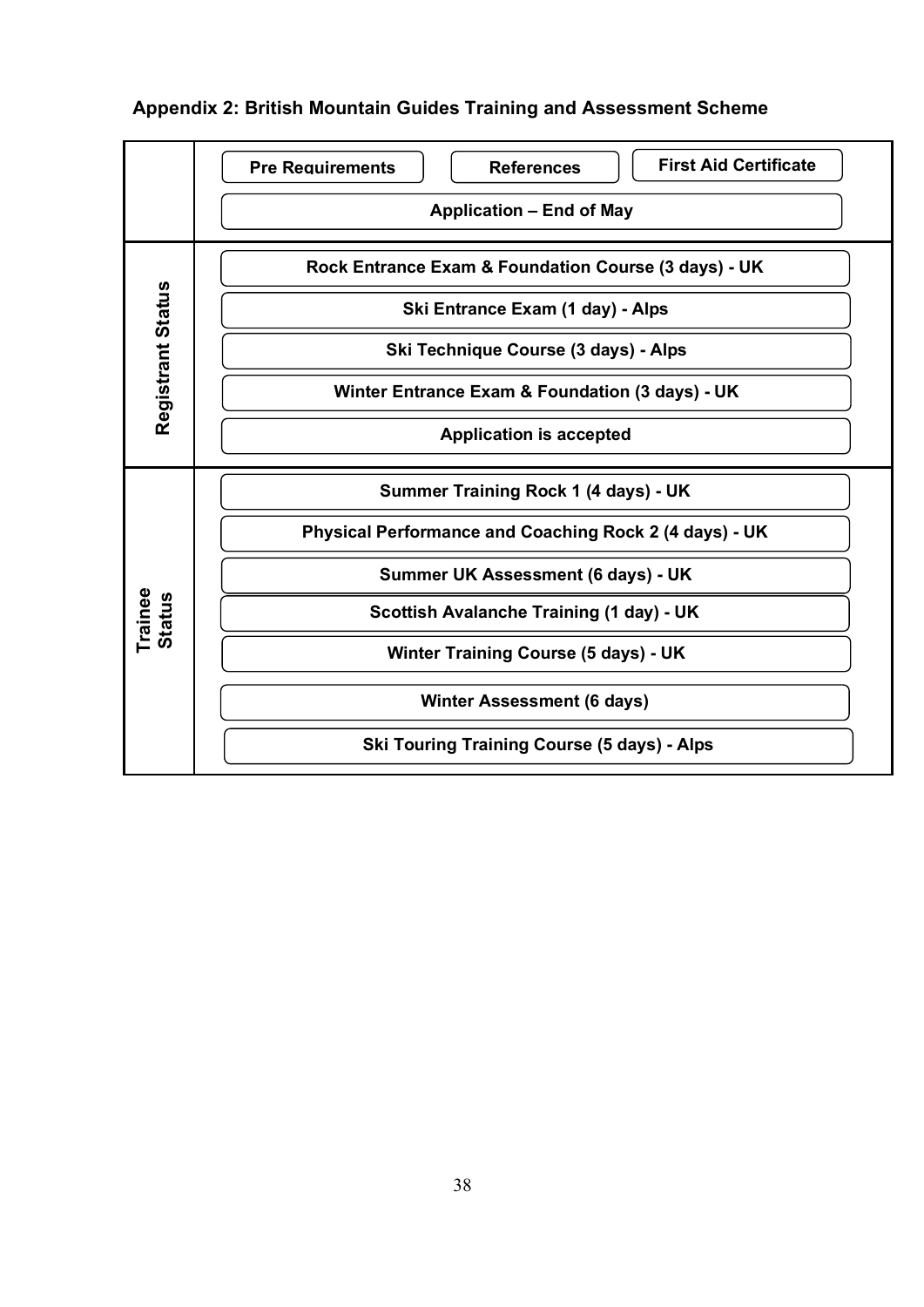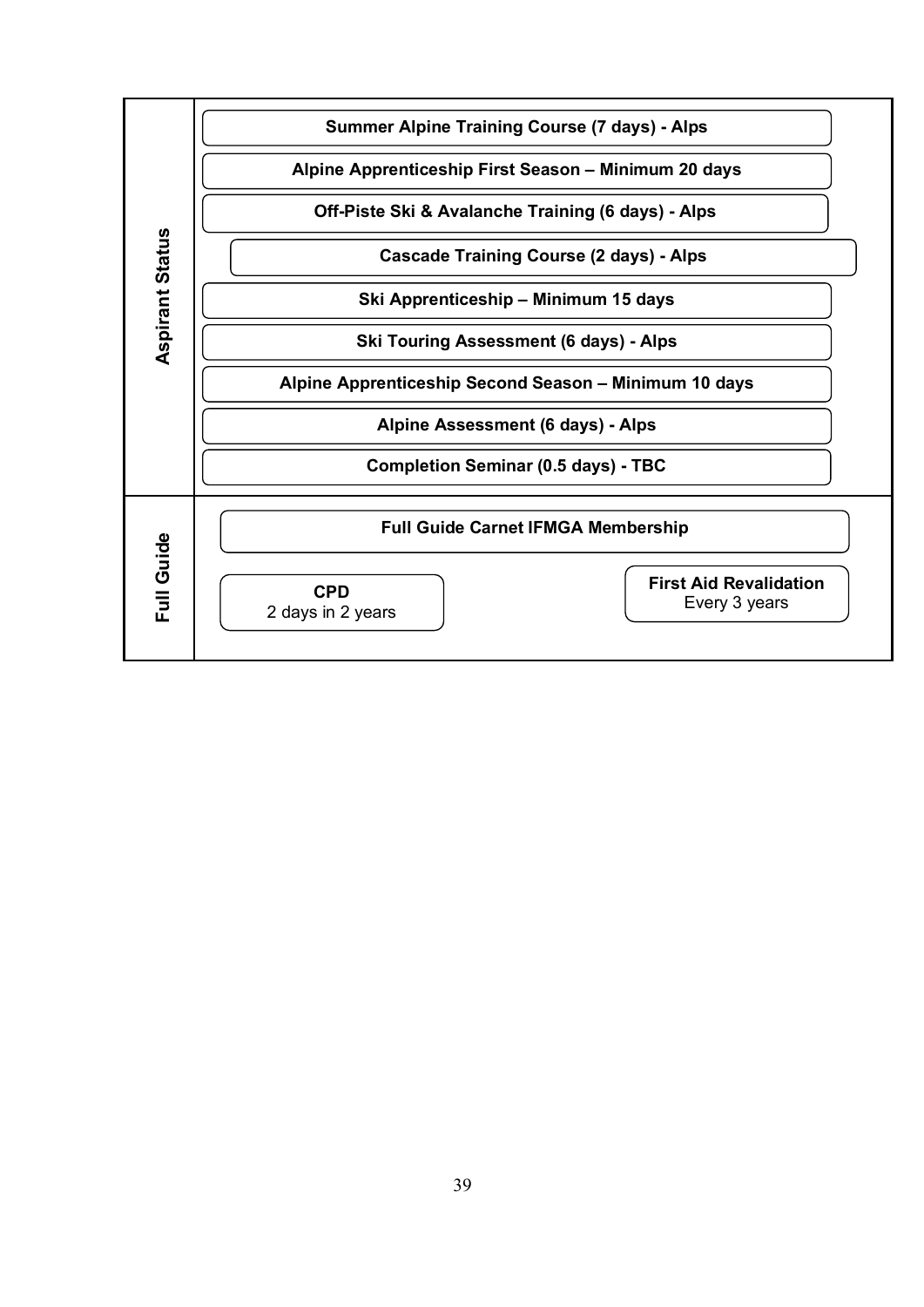### **APPENDIX 3 FORMAT OF BMG ASSESSMENT FOR MOUNTAINEERING INSTRUCTORS IN BRITISH SUMMER AND WINTER CONDITIONS**

- Submit application to the BMG and meet entry pre-requirements
- Attend the Rock Entrance Exam
- MIA/MICs can be exempt from the 2 day Foundation Course after the Rock Entrance Exam. Although it is strongly recommended that they attend this course.
- Attend the Ski Technique Course
- Attend the Ski Entrance Exam
- Attend the Winter Entrance Exam
- MICs can be exempted from the 2 day Winter Foundation Course after the Winter Entrance Exam. Although it is strongly recommended that they attend this course.

MIA/MICs will then complete all the remaining aspects of the BMG training and assessment scheme.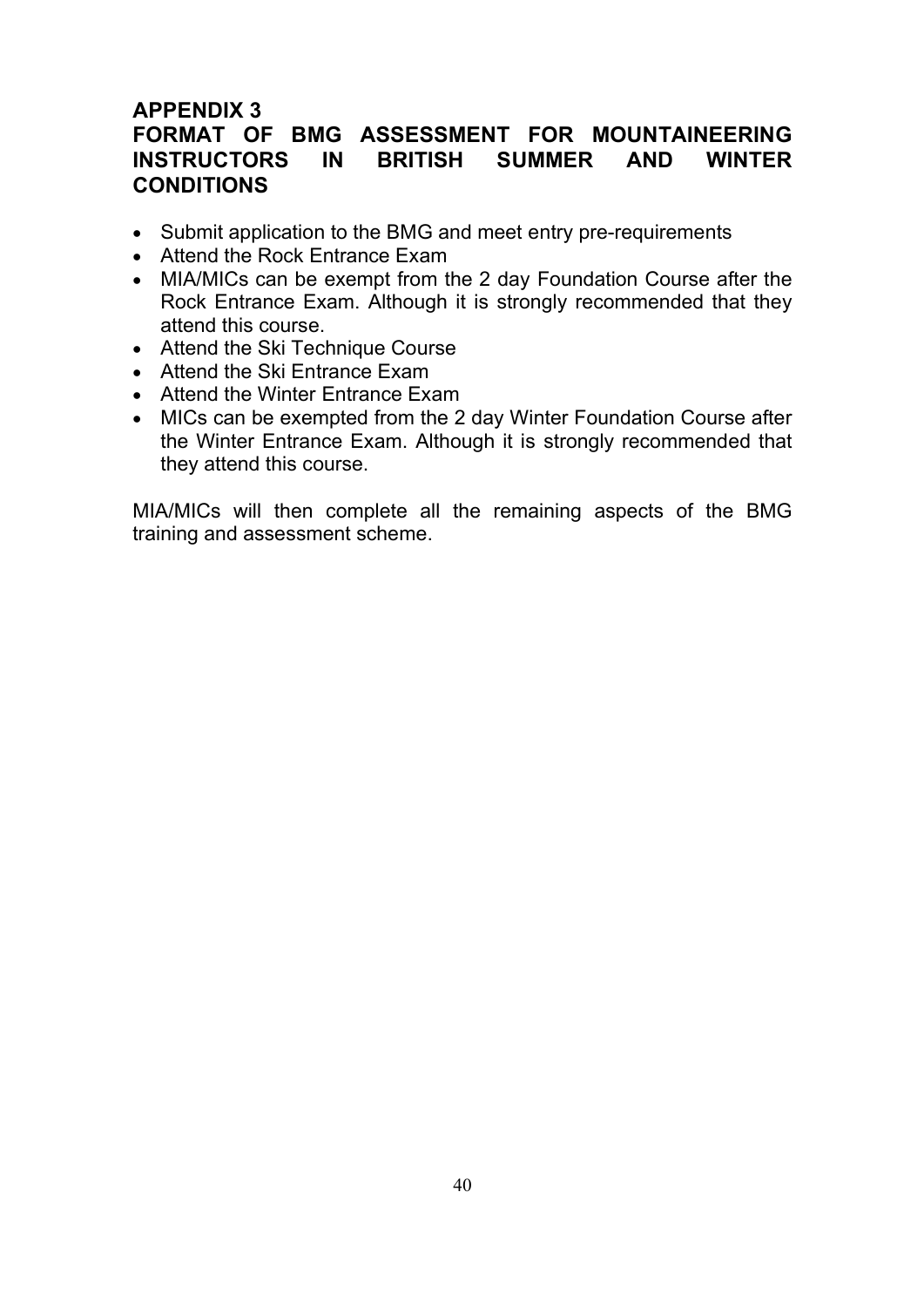# **APPENDIX 4 EXPLANATION OF UK MOUNTAIN TRAINING SCHEMES**

Personal experience requirements increase as candidate's progress to higher awards,



Key: *Pre-requisite qualifications shown in Italics* Dotted lines show optional pathways